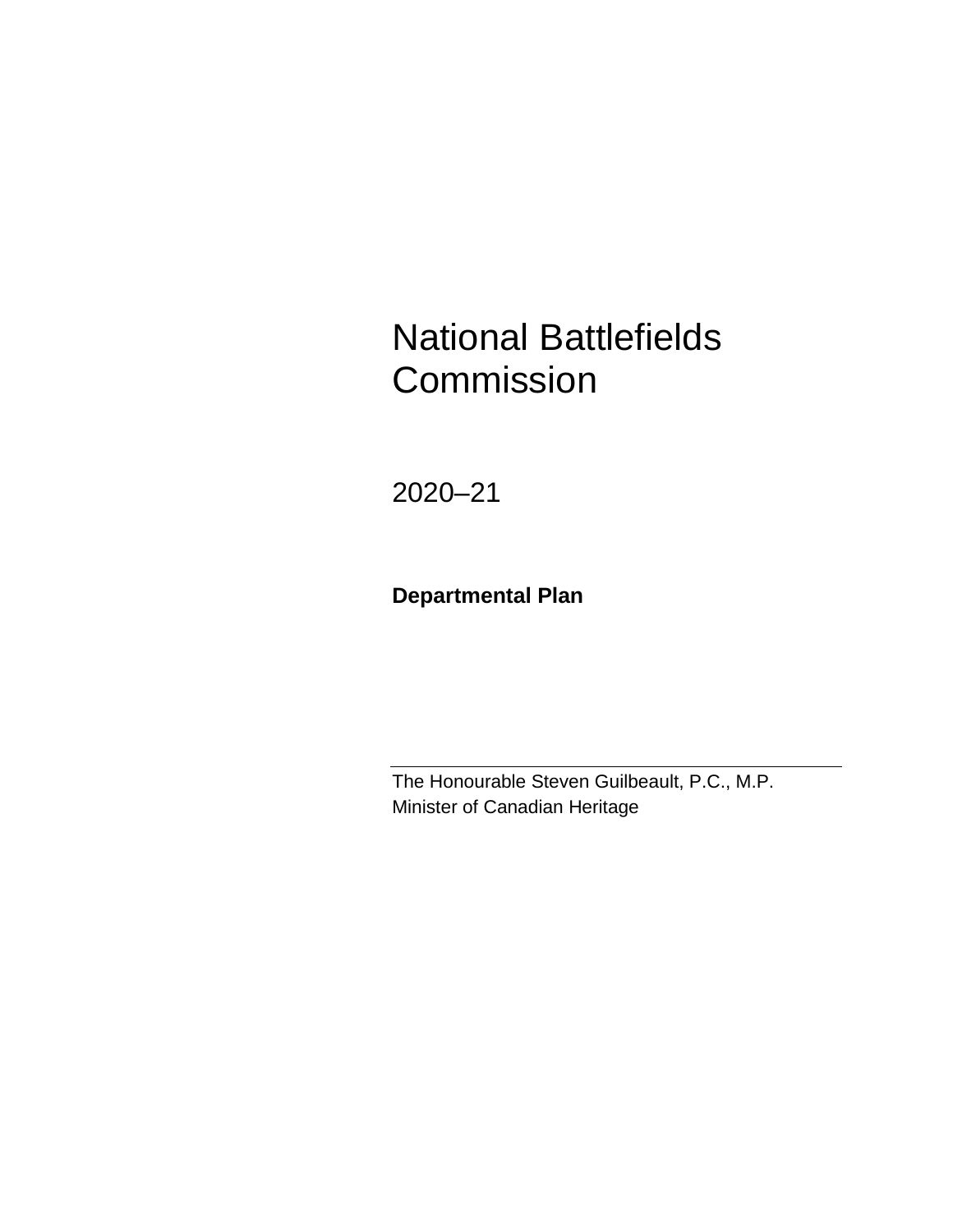© Her Majesty the Queen in right of Canada, represented by the Minister of Canadian Heritage, 2020 Catalogue Number CH58-2/4E-PDF ISSN 2371-6789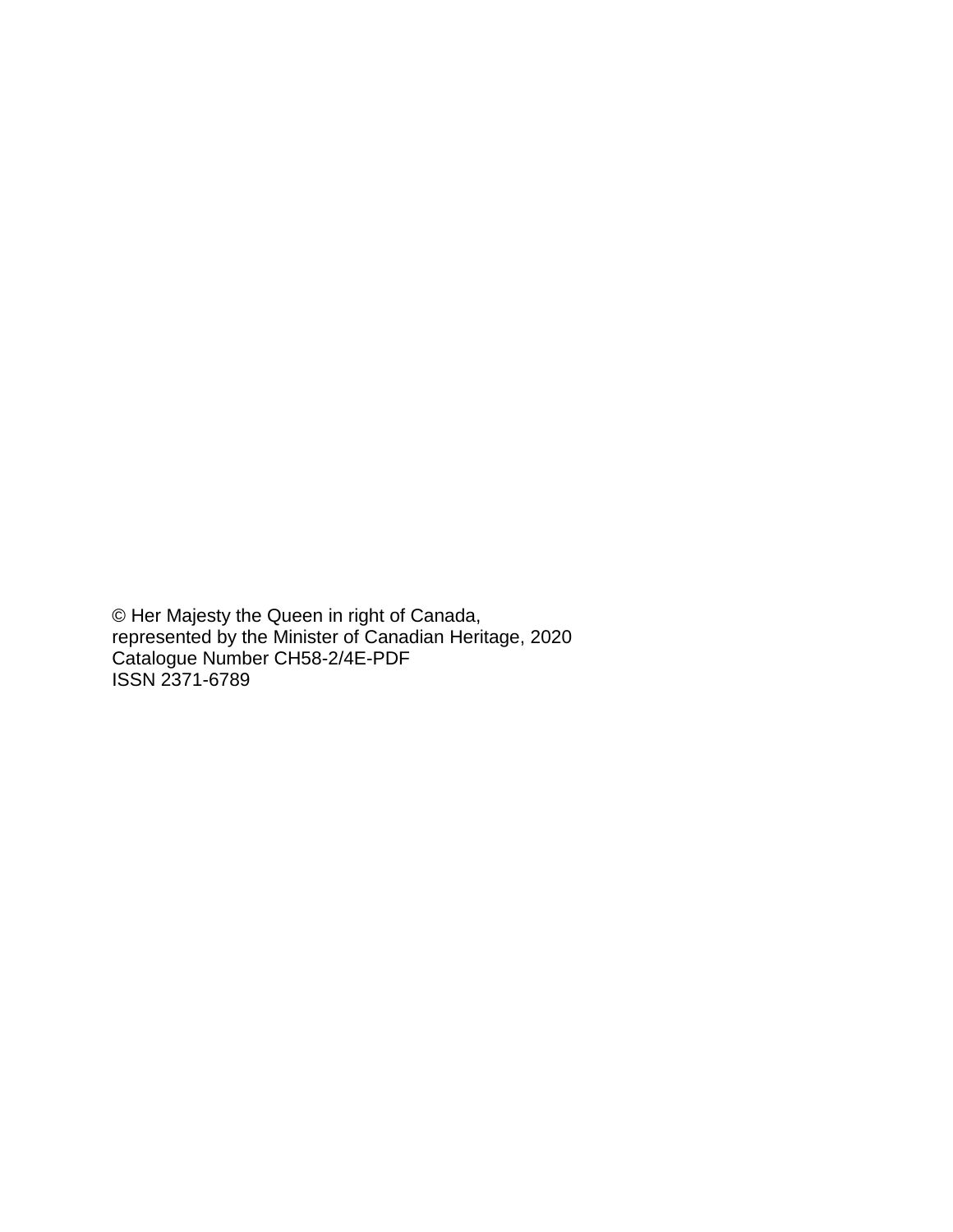# Table of contents

| Core responsibilities: planned results and resources, and key risks, for core |
|-------------------------------------------------------------------------------|
|                                                                               |
|                                                                               |
|                                                                               |
|                                                                               |
|                                                                               |
|                                                                               |
| Condensed future-oriented statement of operations  15                         |
|                                                                               |
|                                                                               |
| Raison d'être, mandate and role: who we are and what we do17                  |
|                                                                               |
|                                                                               |
|                                                                               |
|                                                                               |
|                                                                               |
|                                                                               |
|                                                                               |
|                                                                               |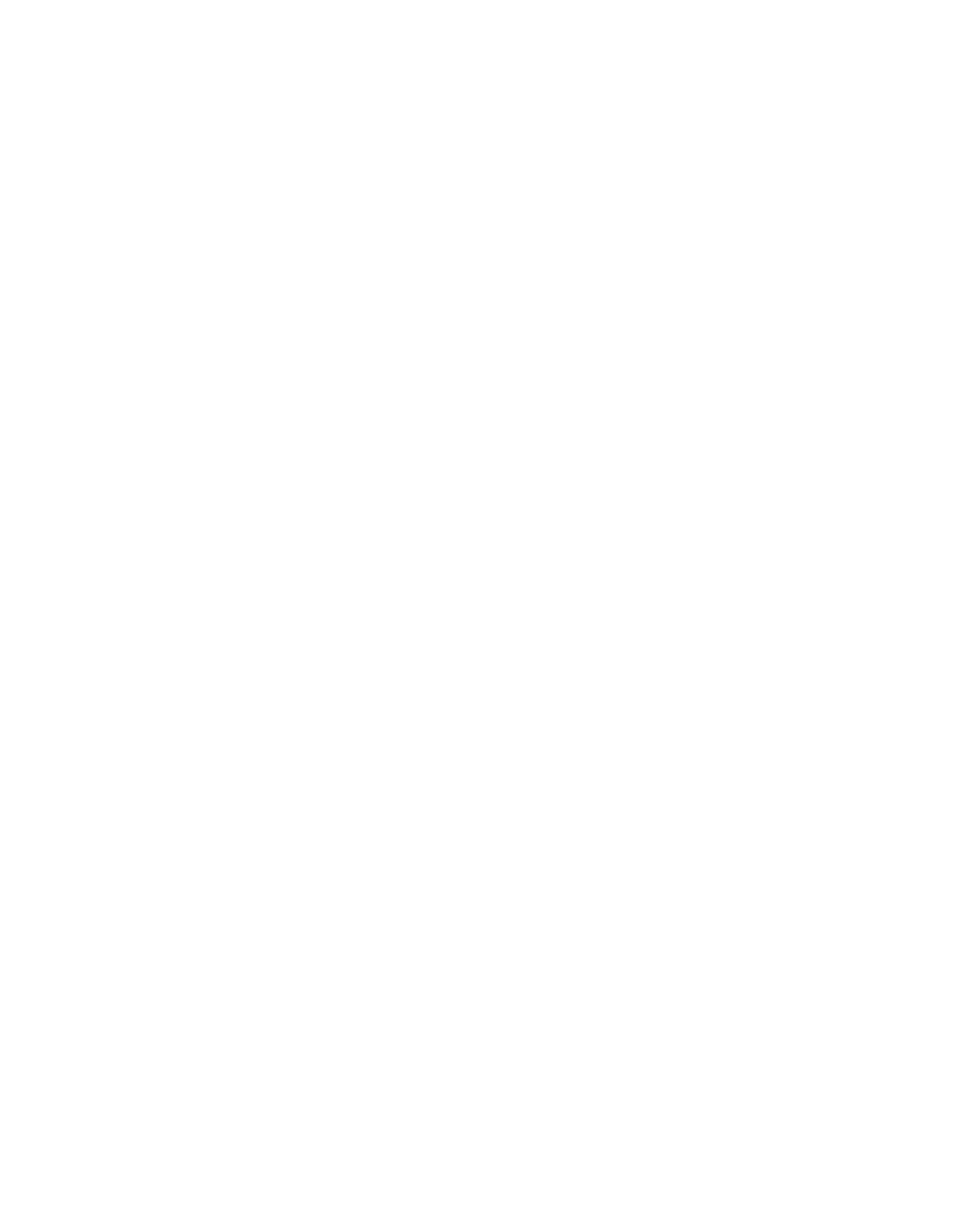# <span id="page-4-0"></span>From the Minister

**A**s Minister of Canadian Heritage, I am pleased to present the 2020‒21 Departmental Plan for the National Battlefields Commission (NBC). Whether it be in the arts, culture, heritage or communications, the Canadian Heritage Portfolio plays an important role in our society. Each of the portfolio's organizations, including the NBC, fulfills its mandate with an emphasis on inclusion, collaboration, reconciliation with Indigenous Peoples and the promotion of our country's two official languages.

**I**n 2020–21, the NBC will continue to serve Canadians and tourists by providing a safe and well-maintained park, attractive wooded and green spaces, as well as educational, cultural and heritage activities showcasing our historic legacy.



**I** encourage you to read this plan and learn more about the NBC's priorities. As you will see, this Canadian Heritage Portfolio organization is committed to serving Canadians and creating a Canada in which we can all take great pride.

The Honourable Steven Guilbeault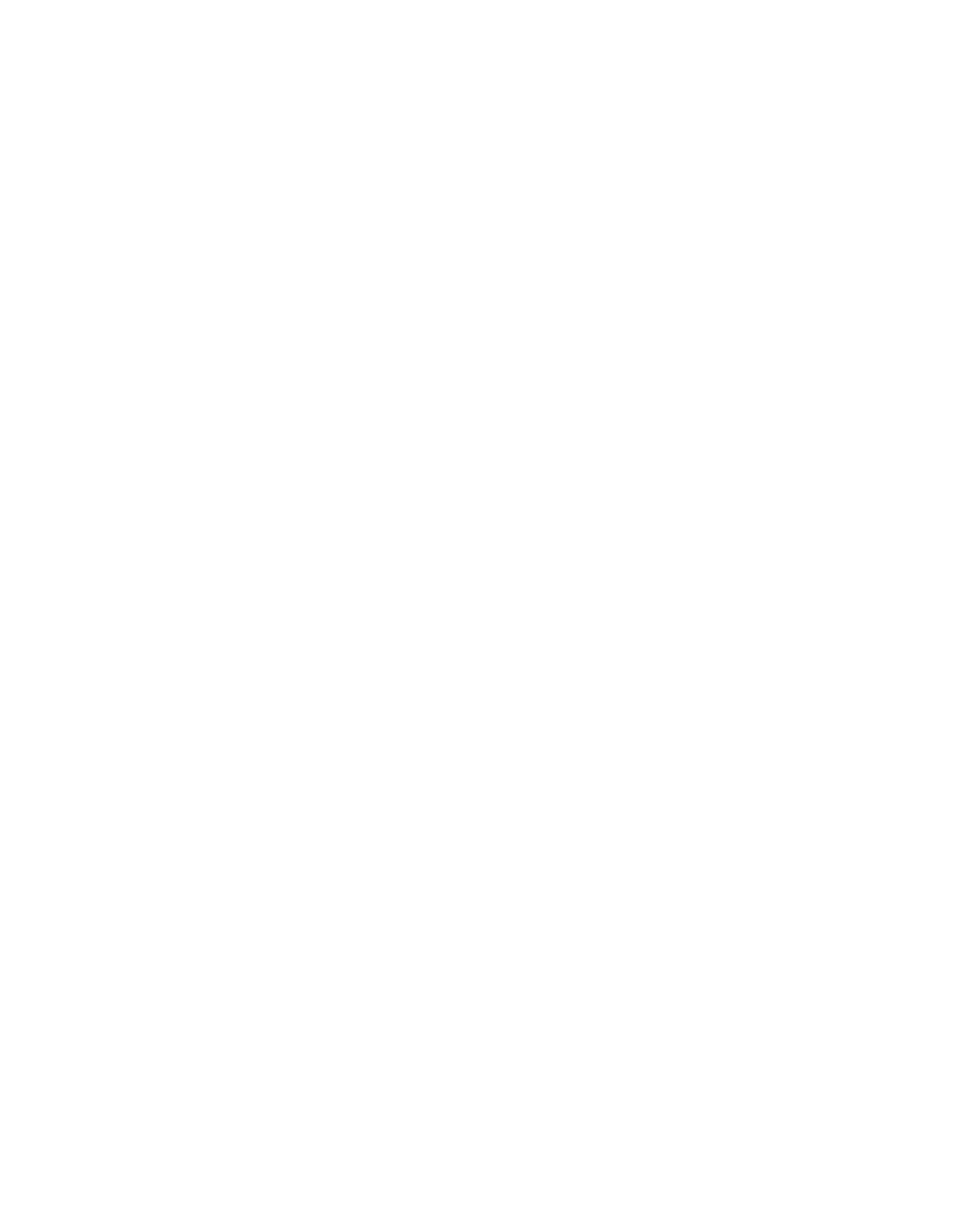# <span id="page-6-0"></span>Plans at a glance

### **Ensure the maintenance and restoration of the land and infrastructure**

The NBC plans to continue the general maintenance of the grounds using its allocated financial resources. Given its limited flexibility, no new projects are planned. Although it would be an essential management tool for the NBC, the asset evaluation it began in 2019-20 will be completed when possible. With this tool, the NBC will have an overall view of the condition of its assets, making it possible to draw up an asset management plan and determine the order of priority to be given to the investments required in order to maintain and improve the condition of its buildings.

# **Ensure the conservation and protection of the natural, cultural and heritage assets of Battlefields Park**

The NBC will make every effort to ensure the preservation and conservation of buildings of heritage value. Although it will be unable to undertake major works in 2020–2021, the NBC will continue to ensure the routine maintenance of its equipment, buildings, roads, sidewalks, monuments, trails and grounds.

### **Organize educational and recreational activities, exhibitions, guided tours and shows**

Interpretive programming will be maintained, and the NBC will try to promote it more effectively to individual adult and group clients, while continuing to reach the general public and school groups. The park also offers cross-country skiing and snowshoeing trails, a skating rink and a multi-purpose trail as public services. Free public shows will continue to be offered for the Edwin-Bélanger Bandstand's 28th season.

### **Create awareness of the park's history, heritage and wealth**

Through the services offered at its museum, the NBC provides access to rich historical and archaeological content about Battlefields Park. There are five exhibitions: Battles, Identities, Traces, Attention! and Student Masterworks. Interpretation will be conducted as part of existing programming such as the Québec By Lantern Light, Abraham's Bus and Halloween activities. The NBC will organize theme days such as the Great Celebration of Nature (May).

# **Maintain a balance between Battlefields Park's historical and urban missions, and between accessibility, preservation and promotion of heritage**

The Plains of Abraham are host to a variety of events and activities each year. The NBC will make every effort to maintain a balance between the Park's historical and urban missions and ensure accessibility for all its users. This challenge must be met in order to continue the achievement of its mandate to preserve and enhance Battlefields Park for future generations.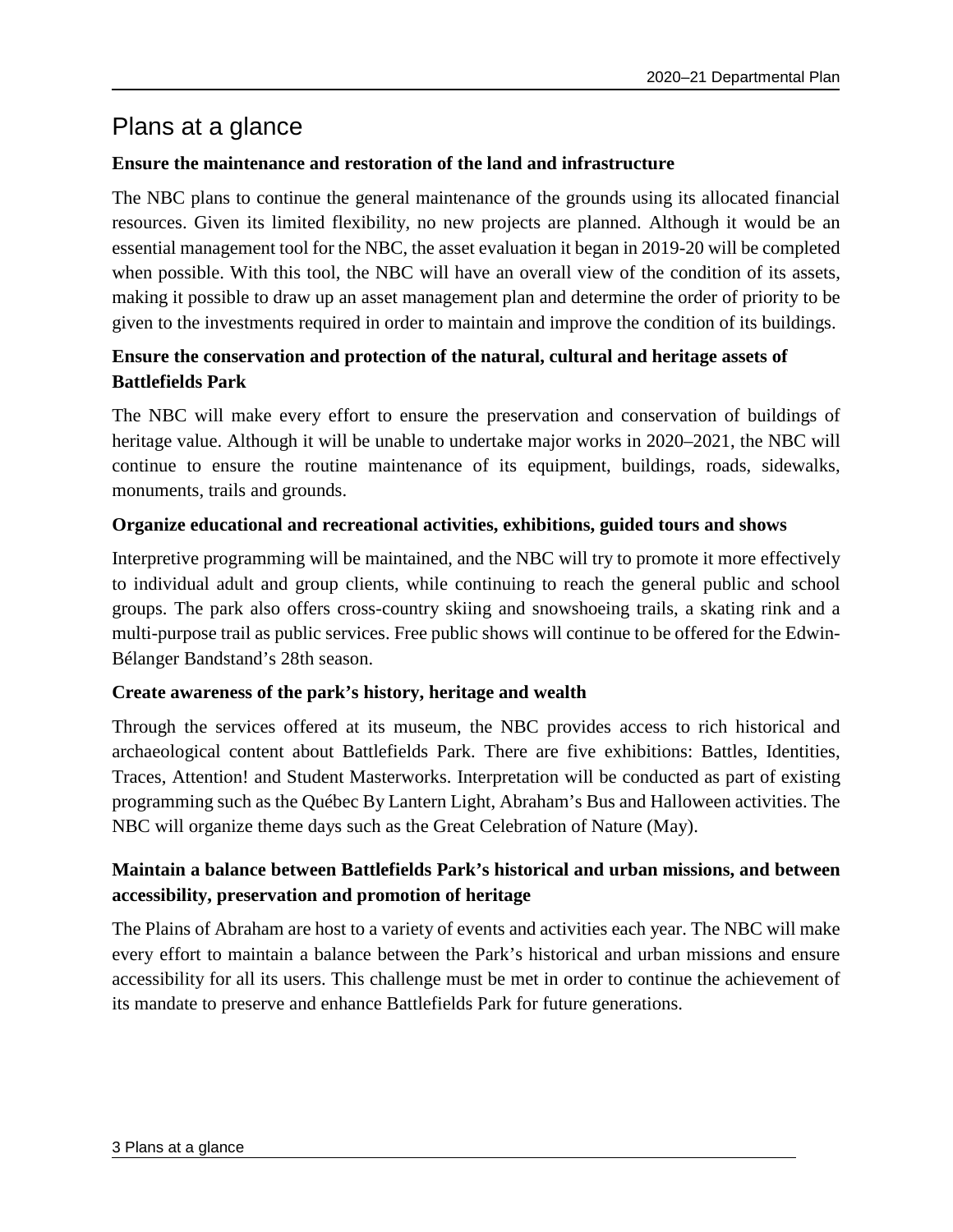For more information on the National Battlefields Commission's plans, priorities and planned results, see the "Planned results and resources" section of this report.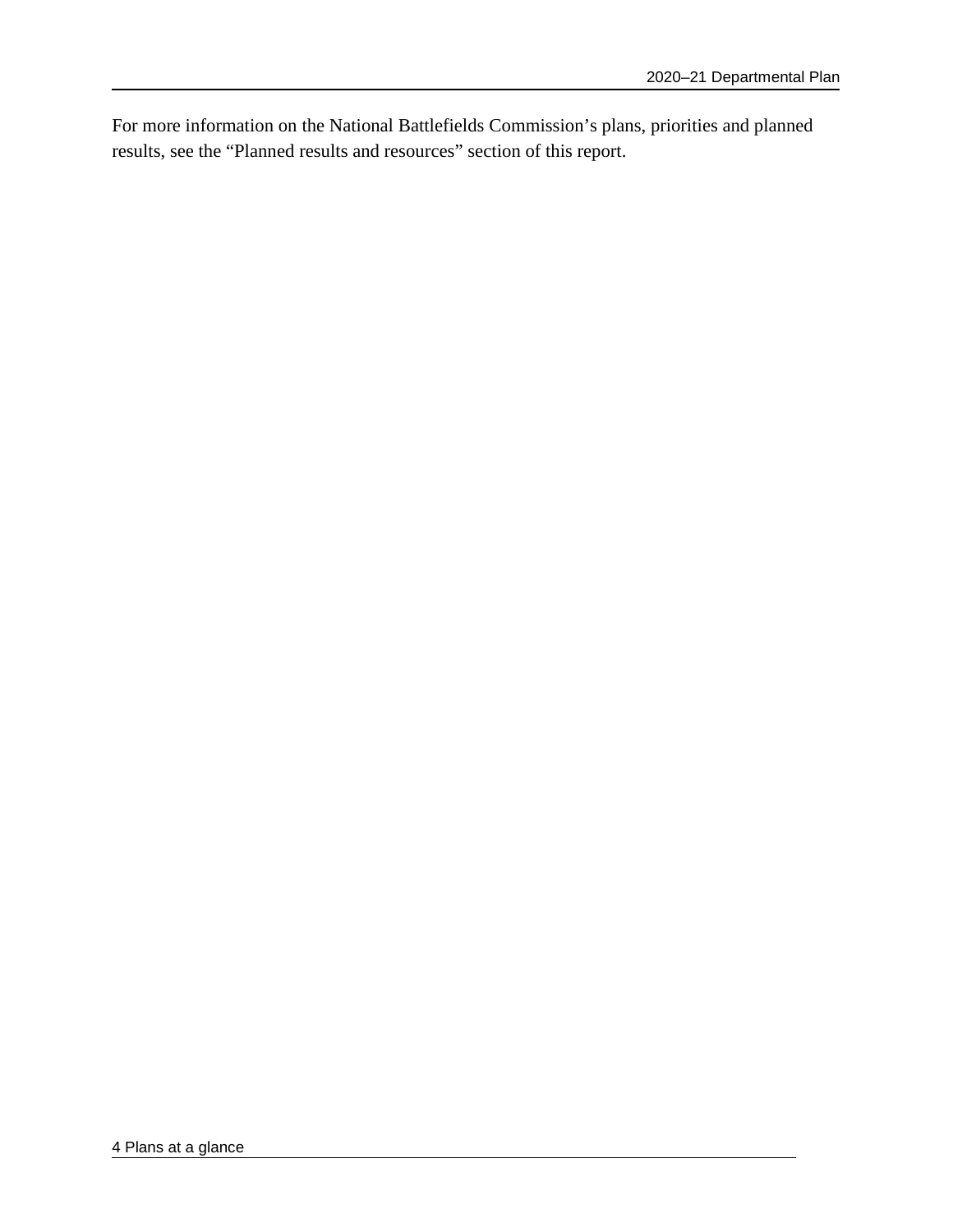# <span id="page-8-0"></span>Core responsibilities: planned results and resources, and key risks, for core responsibilities

This section contains detailed information on the department's planned results and resources for each of its core responsibilities. It also contains information on key risks related to achieving those results.

# <span id="page-8-1"></span>Conservation

# **Description**

Ensure the conservation and protection of the natural, cultural and heritage assets of the National Battlefields Park through the maintenance and upkeep of the grounds and infrastructure. Ensure safe public access to the Park.

# **Planning highlights**

In 2020-21, the NBC will maintain current practices with respect to the operations of the security service, infrastructure maintenance and green spaces crews in accordance with the budgets allocated. For example, it will continue to maintain its furniture, and buildings horticultural development as well as preventive and curative measures to deal with the threat of emerald ash borer and Dutch elm disease.

Since there is no flexibility in 2020-21, the NBC will not undertake any major infrastructure repair project beyond regular general maintenance. Any unforeseen event that may occur during the fiscal year could result in the deterioration of its assets.

# **United Nations' 2030 Agenda for Sustainable Development and the UN Sustainable Development Goals (SDGs)**

By conserving and developing its arboreal heritage, the NBC is helping achieve Goal 15 of the 2030 Agenda for Sustainable Development, which aims to halt biodiversity loss. Through various methods, such as bicycle police patrols and the replacement of plumbing equipment with preference for those with low water flow, etc., the NBC is supporting UN SDG 13 in the fight against the impacts of climate change.

# **Experimentation**

The lack of financial and human resources limits the NBC's opportunities for experimentation.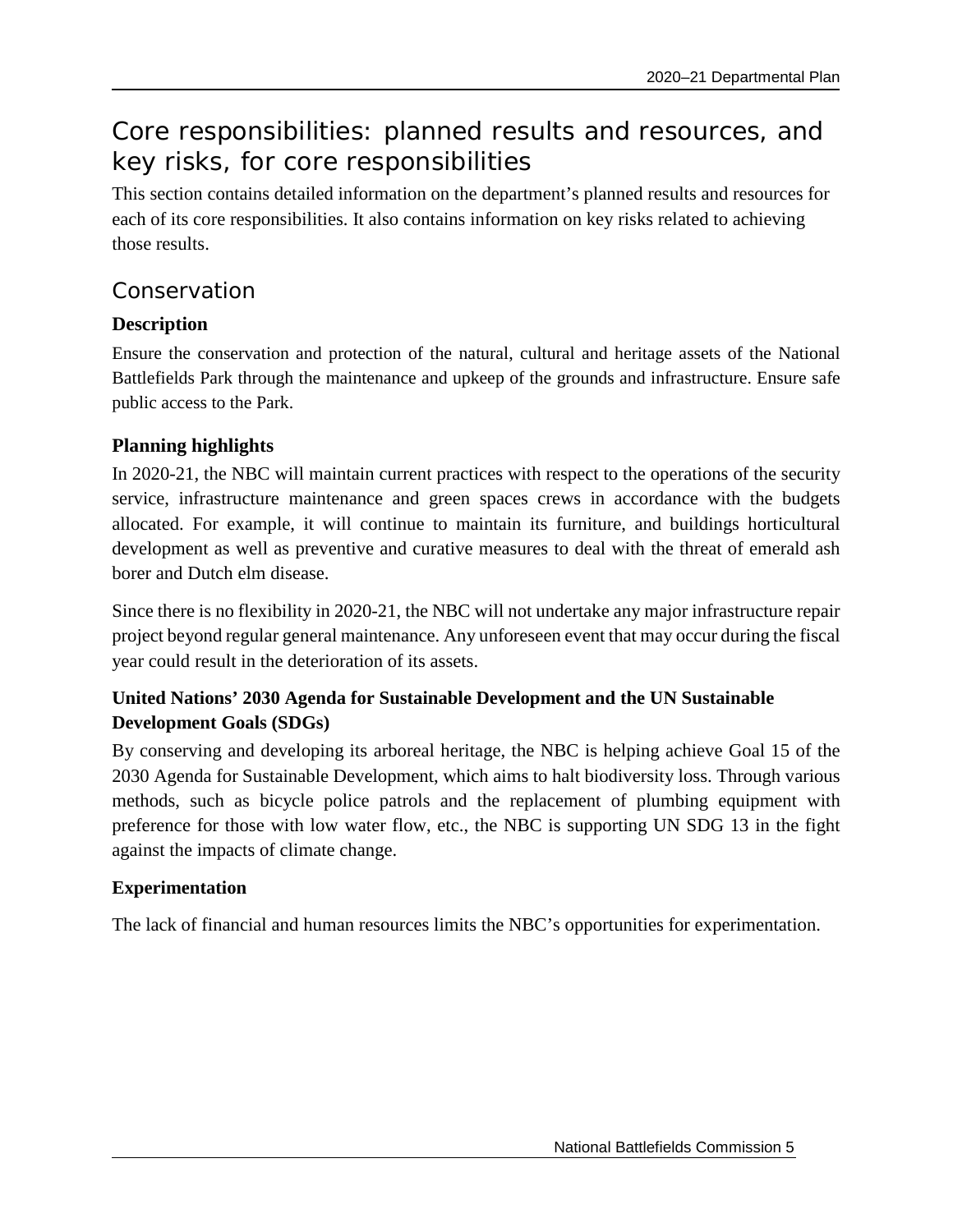### **Key risk**

The NBC's financial situation may limit its ability to carry out high-quality general maintenance of the Park. To mitigate this risk, funds for Park and infrastructure maintenance will be allocated on a risk basis to the most urgent projects; other projects will be postponed until an additional source of funds is identified. The NBC will also continue to seek efficiencies in service delivery in order to maintain Park user satisfaction.

Planned results for Conservation

| <b>Departmental</b><br>result                                                         | Departmental<br>result<br>indicator                                               | <b>Target</b> | <b>Date to</b><br>achieve<br>target | $2017 - 18$<br>actual<br>result | $2018 - 19$<br>actual<br>result | 2019-20<br>actual<br>result |
|---------------------------------------------------------------------------------------|-----------------------------------------------------------------------------------|---------------|-------------------------------------|---------------------------------|---------------------------------|-----------------------------|
| The National<br><b>Battlefields</b><br>Park is a well-<br>maintained<br>and safe site | Percentage of<br>visitors that<br>are "satisfied"<br>with the Park's<br>condition | 80 %          | March 31,<br>2021                   | 94%                             | 88 %                            | Not<br>available**          |
|                                                                                       | Percentage of<br>visitors who<br>say they feel<br>safe in the<br>Park             | 80%           | March 31,<br>2021                   | <b>Not</b><br>available*        | 90%                             | Not<br>available**          |

\* The actual result is not available as it corresponds to a new indicator developed in the context of the new Departmental Results Framework (2018-19).

\*\*The result will be available only at the end of the 2019–20 fiscal year.

Financial, human resources and performance information for the National Battlefields Commission's Program Inventory is available in the [GC InfoBase.](https://www.tbs-sct.gc.ca/ems-sgd/edb-bdd/index-eng.html)<sup>[i](#page-28-1)</sup>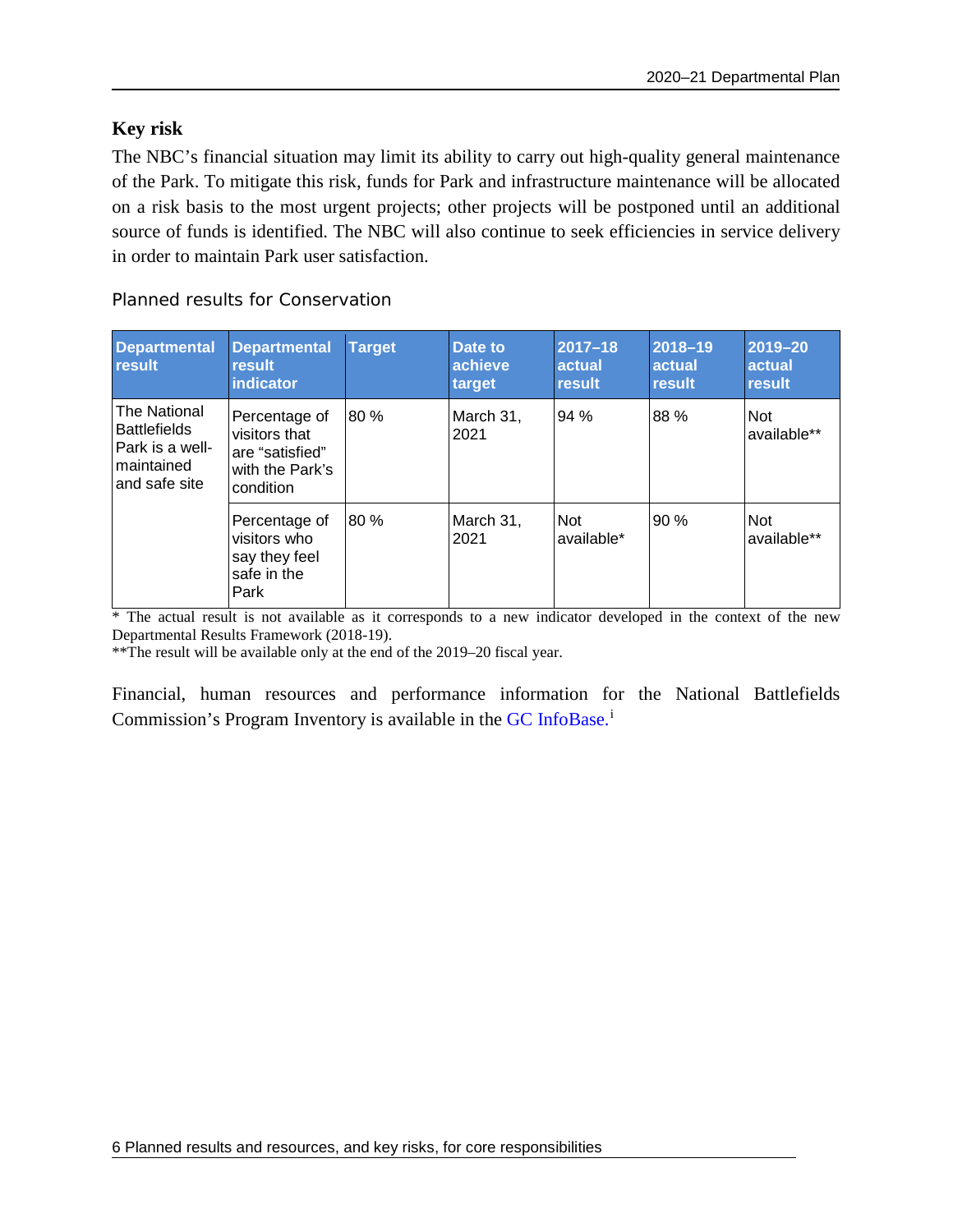| 2020-21 budgetary<br>spending (as indicated<br>in Main Estimates) | $ 2020 - 21 $<br>planned spending | $ 2021 - 22 $<br>planned spending | $2022 - 23$<br>planned spending |
|-------------------------------------------------------------------|-----------------------------------|-----------------------------------|---------------------------------|
| 2,587,677                                                         | 2,587,677                         | 2,587,677                         | 2,587,677                       |

Planned budgetary financial resources for Conservation

Financial, human resources and performance information for the National Battlefields Commission's Program Inventory is available in the [GC InfoBase.](https://www.tbs-sct.gc.ca/ems-sgd/edb-bdd/index-eng.html)<sup>[ii](#page-28-2)</sup>

Planned human resources for Conservation

| $2020 - 21$                   | $ 2021 - 22 $                 | $ 2022 - 23 $                 |
|-------------------------------|-------------------------------|-------------------------------|
| planned full-time equivalents | planned full-time equivalents | planned full-time equivalents |
| 22                            | つつ                            | 22                            |

Financial, human resources and performance information for the National Battlefields Commission's Program Inventory is available in the [GC InfoBase](https://www.tbs-sct.gc.ca/ems-sgd/edb-bdd/index-eng.html)<sup>[iii](#page-28-3)</sup>.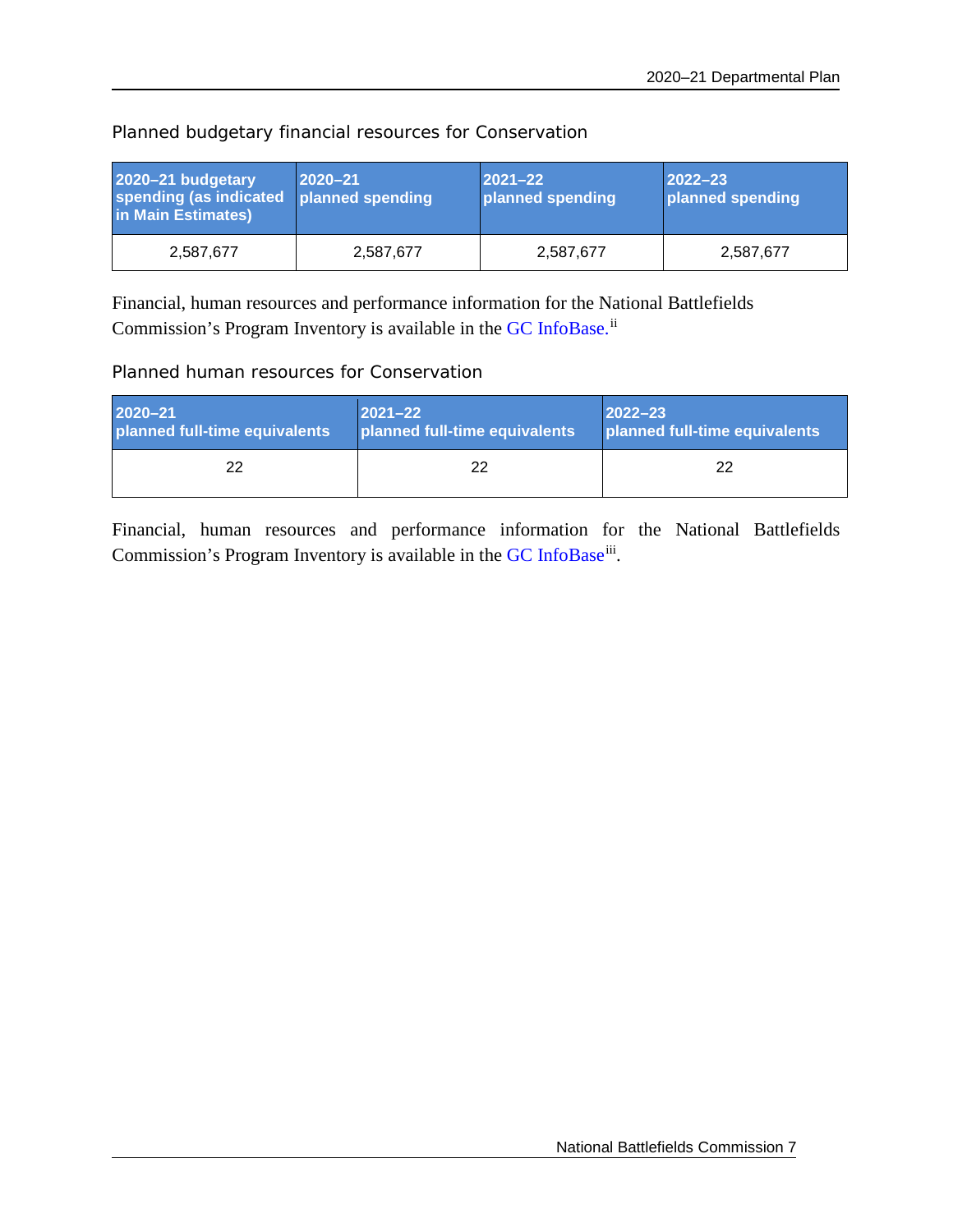# <span id="page-11-0"></span>Promotion of Heritage

### **Description**

Showcase the history of the National Battlefields Park and enable the discovery of its heritage and natural resources by organizing, through the visitor centre of the Plains of Abraham Museum, exhibitions, educational and recreational activities, and guided tours.

### **Planning highlights**

The NBC will work to maintain the activities and services introduced in previous years, such as providing interpretation for groups and individual visiting the Plains of Abraham Museum and theme days for the general public, such as the Great Celebration of Nature and Halloween. Due to limited resources, no new activities or exhibitions will be developed or added to the NBC's programming.

Since its inauguration in 1992, the quality of its programming and its enchanting setting have enabled the Edwin-Bélanger Bandstand to acquire a reputation as a favourite venue for both spectators and performers. In the summer of 2020, the NBC will continue to present a program of shows at the Edwin-Bélanger Bandstand.

# **United Nations' 2030 Agenda for Sustainable Development and the UN Sustainable Development Goals (SDGs)**

Educational and recreational activities, guided tours and exhibitions help in the achievement of Goal 4 of the 2030 Agenda for Sustainable Development, which is to "ensure inclusive and equitable quality education and promote lifelong learning opportunities for all."

### **Experimentation**

The lack of financial and human resources limits the NBC's opportunities for experimentation.

### **Key risks**

Due to its financial situation and other conditions (climatic, social, economic, etc.), Park attendance and the experience of users and visitors may be affected, as well as the NBC's ability to generate revenue. To mitigate this risk, the NBC will promote existing activities on social media networks.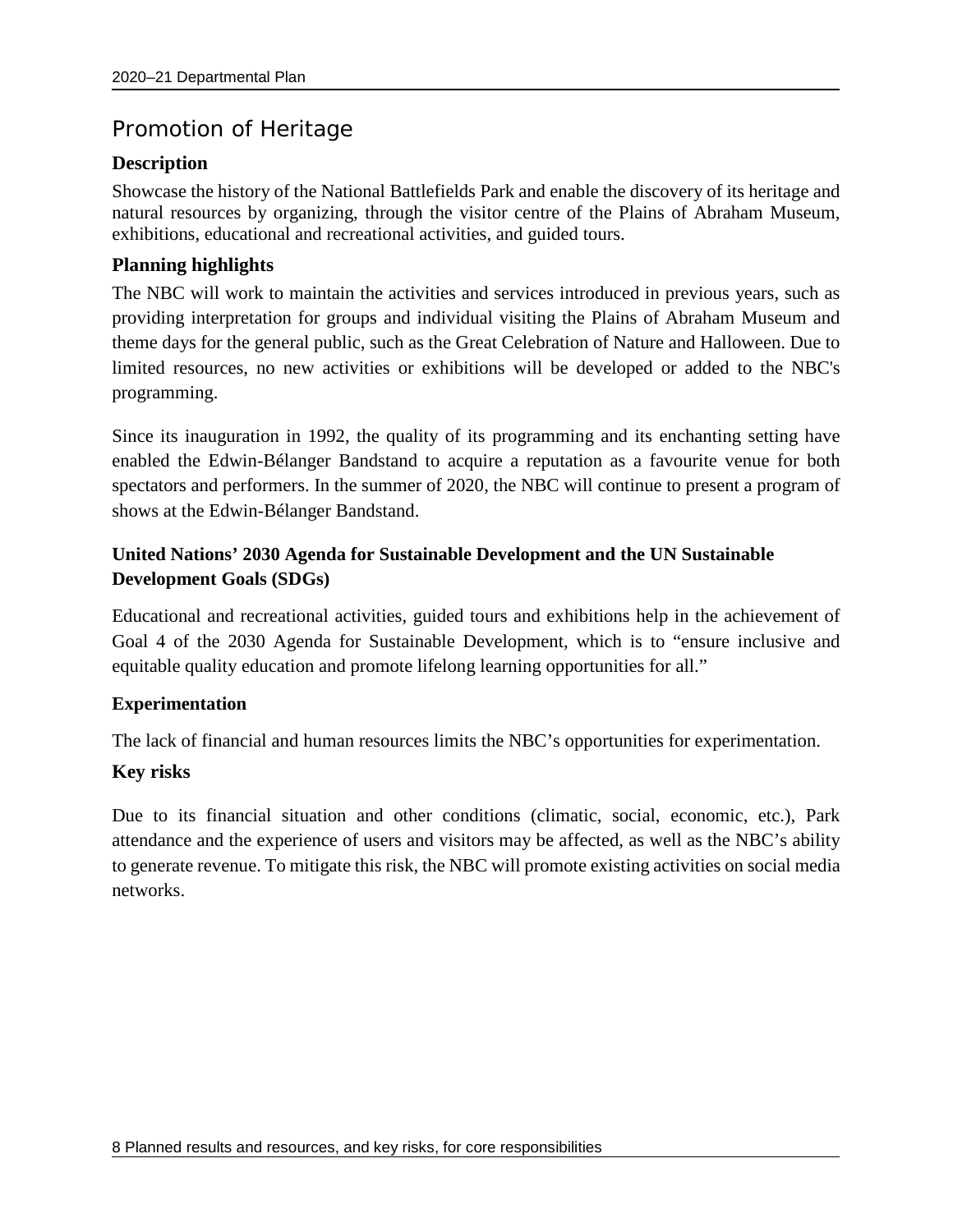| <b>Departmental</b><br>result                                           | <b>Departmental</b><br>result<br>indicator                                              | <b>Target</b>        | Date to<br>achieve<br>target | $2017 - 18$<br>actual<br>result | 2018-19<br>actual<br>result | $2019 - 20$<br>actual<br>result |
|-------------------------------------------------------------------------|-----------------------------------------------------------------------------------------|----------------------|------------------------------|---------------------------------|-----------------------------|---------------------------------|
| People visit<br>the National<br><b>Battlefields</b><br>Park             | Number of<br>visitors                                                                   | 4,000,000            | March 31,<br>2021            | 4,000,000                       | 4,000,000                   | <b>Not</b><br>available***      |
| Visitors benefit<br>from a<br>heritage and<br>educational<br>experience | Percentage of<br>visitors<br>satisfied with<br>the reception<br>and services<br>offered | 80 %                 | March 31,<br>2021            | <b>Not</b><br>available*        | 85 %                        | <b>Not</b><br>available***      |
|                                                                         | Number of<br>cultural,<br>educational<br>and heritage<br>events offered<br>by the NBC   | Between 40<br>and 60 | March 31,<br>2021            | Not<br>available*               | $52**$                      | <b>Not</b><br>available***      |

Planned results for Promotion of Heritage

\* The actual result is not available as it corresponds to a new indicator developed in the context of the new Departmental Results Framework (2018–2019).

\*\*The target was modified for 2020–21 as it was set too low at between 20 and 30 in the Departmental Results Framework. The previous target was exceeded.

\*\*\*The result will be available only at the end of the 2019–20 fiscal year.

Financial, human resources and performance information for the National Battlefields Commission's Program Inventory is available in the [GC InfoBase.](https://www.tbs-sct.gc.ca/ems-sgd/edb-bdd/index-eng.html)<sup>[iv](#page-28-4)</sup>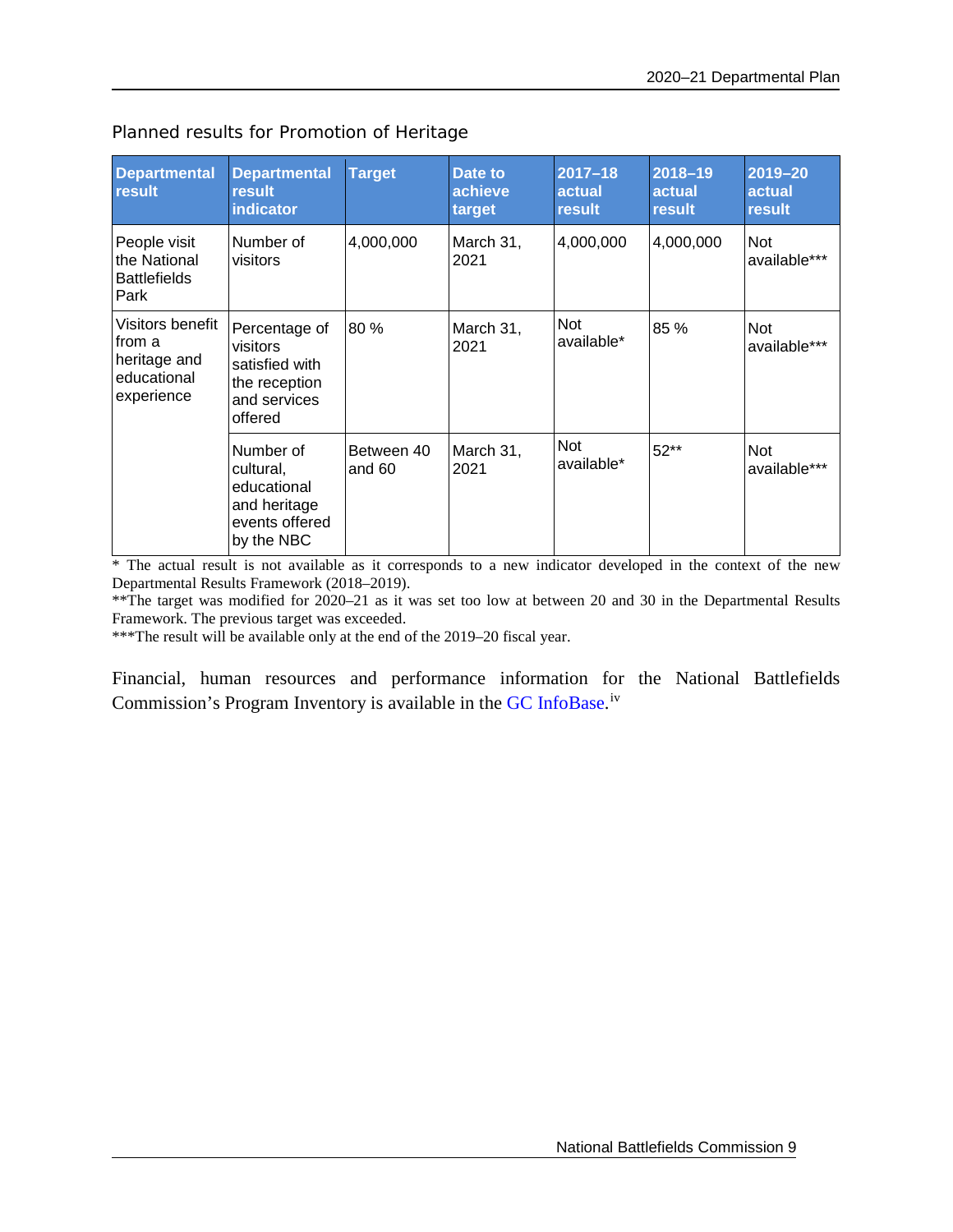| 2020-21 budgetary<br>spending (as indicated<br>in Main Estimates) | $ 2020 - 21 $<br>planned spending | $ 2021 - 22 $<br>planned spending | $ 2022 - 23 $<br>planned spending |
|-------------------------------------------------------------------|-----------------------------------|-----------------------------------|-----------------------------------|
| 1,210,527                                                         | 1,357,516                         | 1,357,516                         | 1,357,516                         |

Planned budgetary financial resources for Promotion of Heritage

Financial, human resources and performance information for the National Battlefields Commission's Program Inventory is available in the [GC InfoBase.](https://www.tbs-sct.gc.ca/ems-sgd/edb-bdd/index-eng.html)<sup>[v](#page-28-5)</sup>

#### Planned human resources for Promotion of Heritage

| $2020 - 21$                   | $ 2021 - 22 $                 | $2022 - 23$                   |
|-------------------------------|-------------------------------|-------------------------------|
| planned full-time equivalents | planned full-time equivalents | planned full-time equivalents |
| 19                            | 19                            | 19                            |

Financial, human resources and performance information for the National Battlefields Commission's Program Inventory is available in the [GC InfoBase.](https://www.tbs-sct.gc.ca/ems-sgd/edb-bdd/index-eng.html)<sup>[vi](#page-28-6)</sup>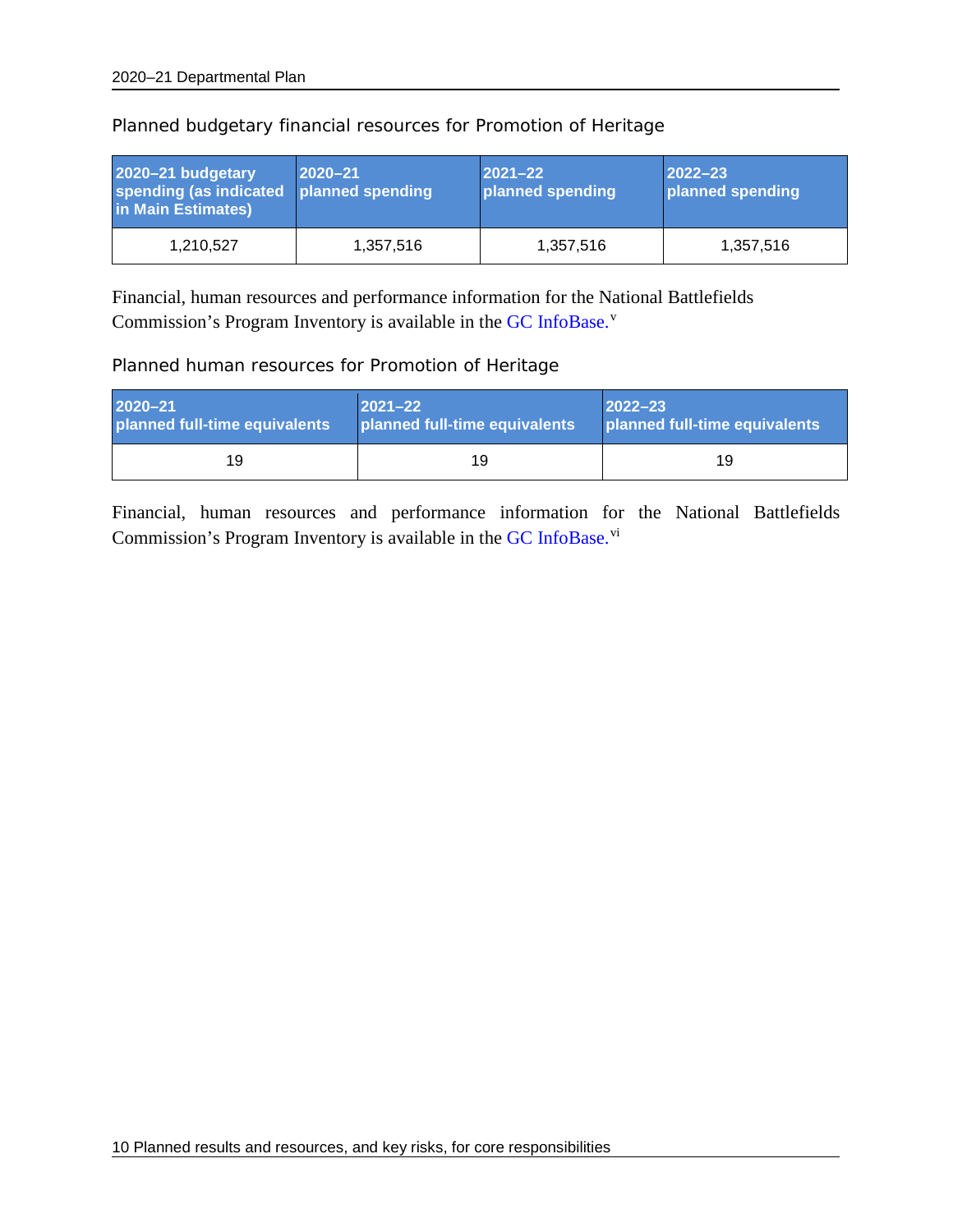# <span id="page-14-0"></span>Planned results for Internal Services

# **Description**

Internal Services are those groups of related activities and resources that the federal government considers to be services in support of Programs and/or required to meet corporate obligations of an organization. Internal Services refers to the activities and resources of the 10 distinct services that support Program delivery in the organization, regardless of the Internal Services delivery model in a department. These services are:

- Management and Oversight Services
- Communications Services
- Legal Services
- Human Resources Management Services
- Financial Management Services
- Information Management Services
- Information Technology Services
- Real Property Management Services
- Materiel Management Services
- Acquisition Management Services

# **Planning highlights**

The NBC will not undertake any development projects for its internal services in 2020-21. It will update its Policy for Using the Grounds, which is the main tool for guiding event organizers held on the land. Internal services will continue to support the organization's programs and mission. Communication and information technology services, among others, will be maintained at their current level, despite their need for innovation.

Planned budgetary financial resources for Internal Services

| 2020-21 budgetary<br>spending (as indicated<br>in Main Estimates) | $ 2020 - 21 $<br>planned spending | $ 2021 - 22 $<br>planned spending | $ 2022 - 23 $<br>planned spending |
|-------------------------------------------------------------------|-----------------------------------|-----------------------------------|-----------------------------------|
| 5,092,311                                                         | 6,031,804                         | 4,870,322                         | 4.874.904                         |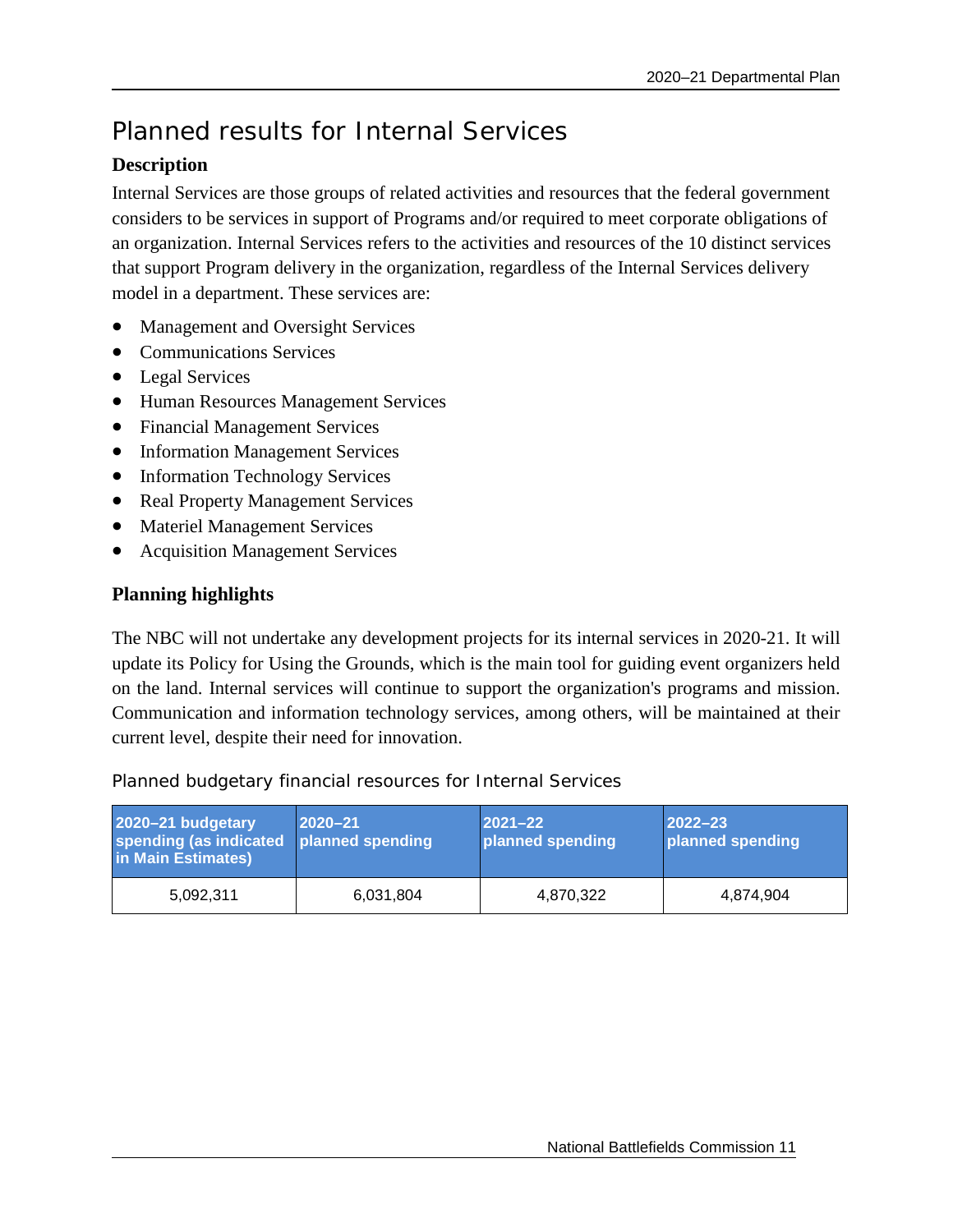# Planned human resources for Internal Services

| <b>2020–21</b>                | $ 2021 - 22 $                 | $2022 - 23$                   |
|-------------------------------|-------------------------------|-------------------------------|
| planned full-time equivalents | planned full-time equivalents | planned full-time equivalents |
| 18                            | 18                            | 18                            |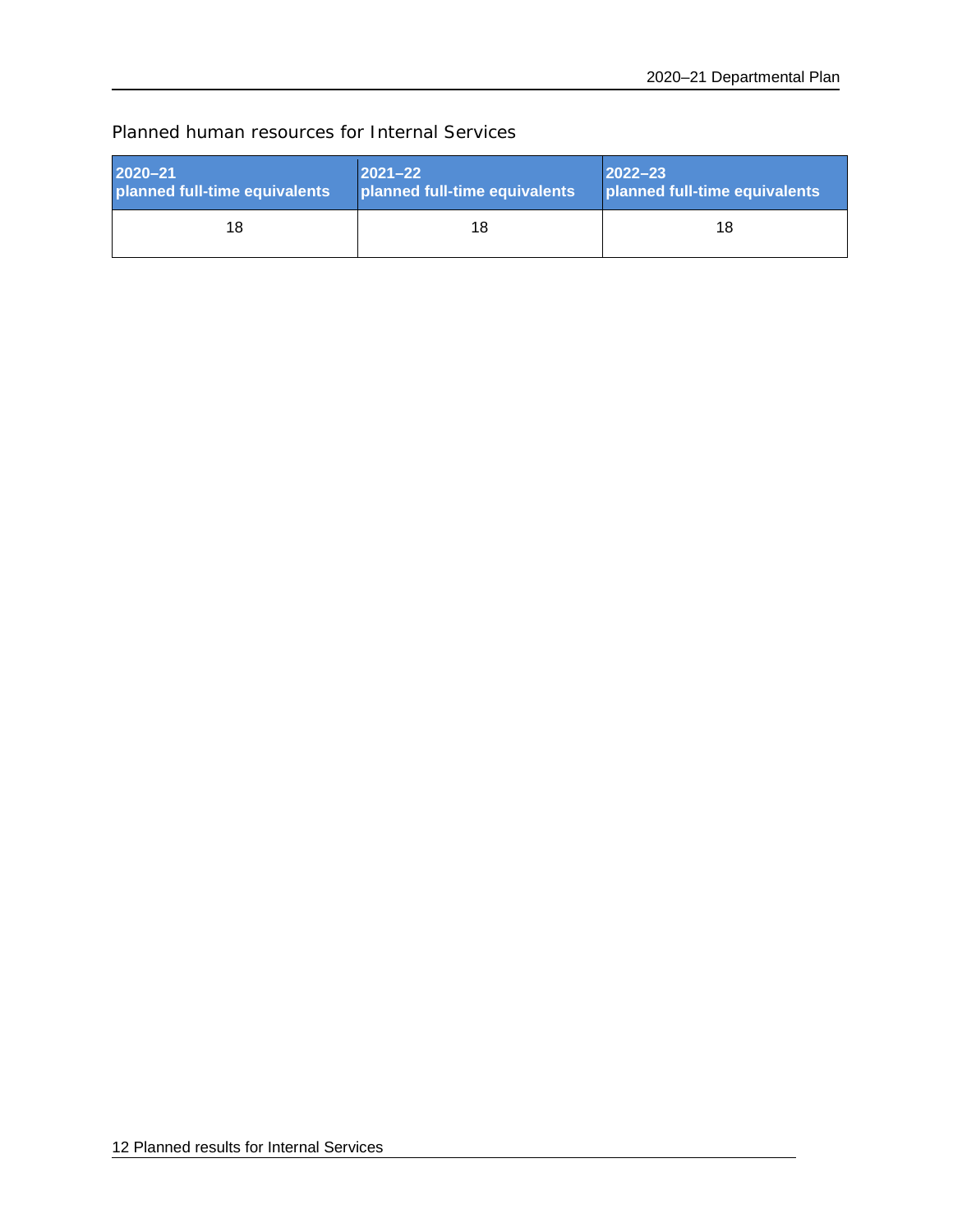# <span id="page-16-0"></span>Spending and human resources

This section provides an overview of the department's planned spending and human resources for the next three consecutive fiscal years, and compares planned spending for the upcoming year with the current and previous years' actual spending.

# <span id="page-16-1"></span>Planned spending

Departmental spending 2017–18 to 2022–23



The following graph presents planned (voted and statutory) spending over time.

Fluctuations can be explained as follows:

- In 2017–18, the NBC made repairs to a Martello tower and resurfaced the multipurpose trail with additional funding of \$172,000 from Budget 2016.
- In 2018–19, close to \$1 million in appropriations from Budget 2016 was used to carry out multiple projects, namely the reorganization of administrative offices, the rebuilding of the roofs of Martello towers 1 and 2, the repaving of Gilmour Hill, the cleaning of a cliff fence, the construction of a building near the greenhouses, and repairs to the brickwork and roof of Louis S. St-Laurent House.
- In 2019–20, \$500,000 in appropriations from Budget 2016 were allocated to a project vital to the NBC's sustainability—the start of the asset evaluation project. Funds were also allocated for the renovation of Des Braves Park restroom facilities.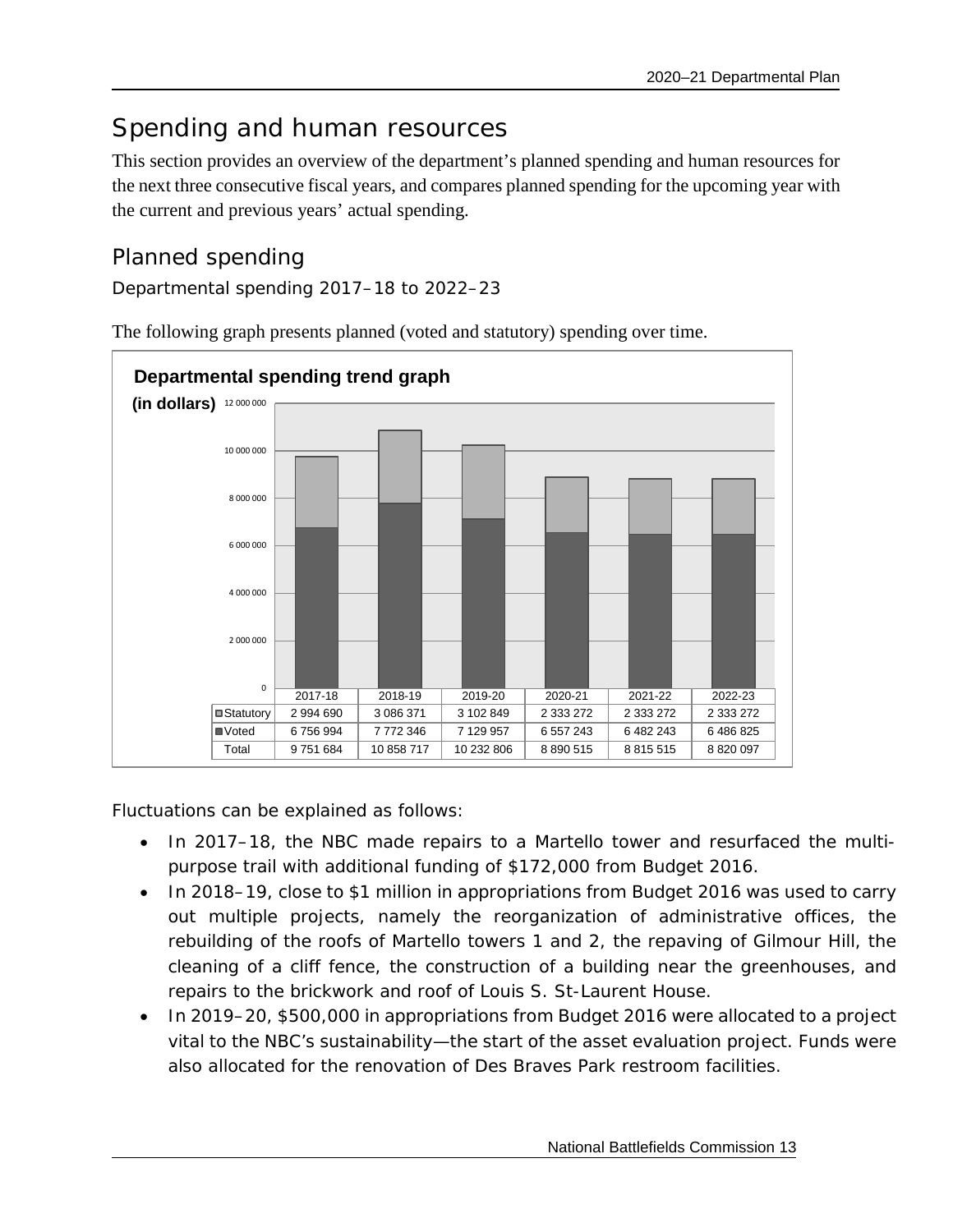- In 2020–21, the remaining appropriations of \$75,000 from Budget 2016 will be used to undertake projects related to health and safety.
- It should be noted that the NBC is facing a difficult financial situation, given the level of appropriations it will receive starting in 2020–21 and the depletion of additional funds from Budget 2016.

Budgetary planning summary for core responsibilities and Internal Services (dollars) The following table shows actual, forecast and planned spending for each of National Battlefields Commission's core responsibilities and to Internal Services for the years relevant to the current planning year.

| <b>Core</b><br>responsibilities<br>and Internal<br><b>Services</b> | $2017 - 18$<br>expenditures | 2018-19<br>expenditures | 2019-20<br>forecast<br>spending | 2020-21<br>budgetary<br>spending (as<br>indicated in<br><b>Main</b><br><b>Estimates)</b> | $2020 - 21$<br>planned<br>spending | $2021 - 22$<br>planned<br>spending | $2022 - 23$<br>planned<br>spending |
|--------------------------------------------------------------------|-----------------------------|-------------------------|---------------------------------|------------------------------------------------------------------------------------------|------------------------------------|------------------------------------|------------------------------------|
| 1. Conservation                                                    | 2,415,323                   | 2,563,968               | 2,399,122                       | 2,587,677                                                                                | 2,587,677                          | 2,587,677                          | 2,587,677                          |
| 2. Promotion of<br>Heritage                                        | 1,151,080                   | 1,258,978               | 1,324,350                       | 1,210,527                                                                                | 1,357,516                          | 1,357,516                          | 1,357,516                          |
| <b>Subtotal</b>                                                    | 3,566,403                   | 3,822,946               | 3,723,472                       | 3,798,204                                                                                | 3,945,193                          | 3,945,193                          | 3,945,193                          |
| <b>Internal Services</b>                                           | 6,185,281                   | 7,035,771               | 6,509,333                       | 5,092,311                                                                                | 6,031,804                          | 4,870,322                          | 4,874,904                          |
| Total                                                              | 9,751,684                   | 10,858,717              | 10,232,805                      | 8,890,515                                                                                | 9,976,997                          | 8,815,515                          | 8,820,097                          |

The difference of \$1,086,482 between 2020–21 planned spending and budgetary spending can primarily be explained by expected increases in the following spending authorities:

- Over \$500,000 more in planned statutory revenue in comparison with Main Estimates statutory appropriations;
- \$300,000 more in forecast statutory contributions to employee benefit plans in comparison with Main Estimates authorities;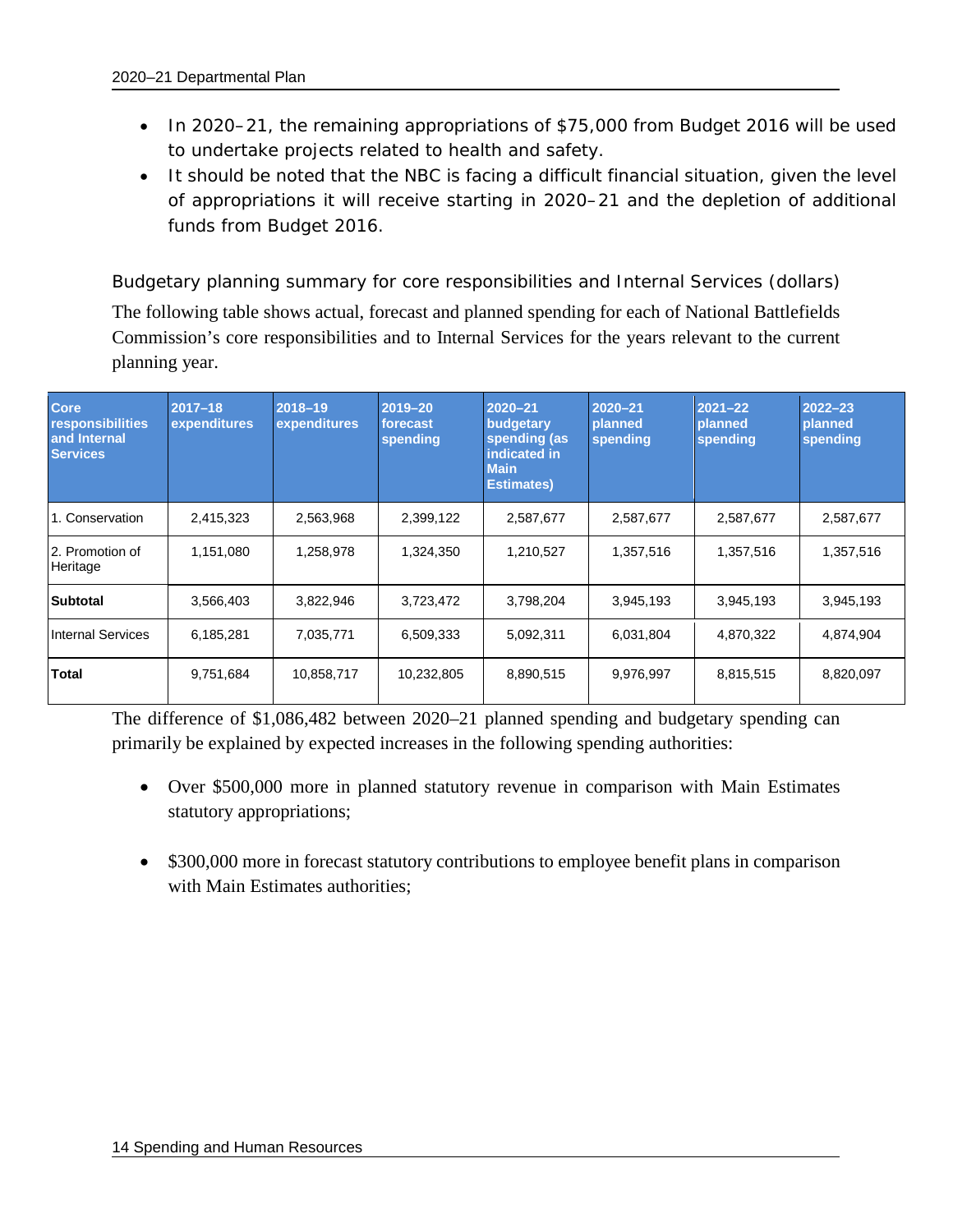• Carry-over of \$175,000 from 2019–20 and reimbursement of severance benefit payments, holiday pay upon termination and parental leave estimated at \$67,000.

# <span id="page-18-0"></span>Planned human resources

The following table shows actual, forecast and planned full-time equivalents (FTEs) for each core responsibility in National Battlefields Commission's departmental results framework and to Internal Services for the years relevant to the current planning year.

| <b>Core</b><br>responsibilities and<br><b>Internal Services</b> | $2017 - 18$<br><b>actual</b><br>full-time<br>equivalents | 2018-19<br>actual<br>full-time<br>equivalents | 2019-20<br>forecast<br>full-time<br>equivalents | 2020-21<br>planned<br>full-time<br>equivalents | $2021 - 22$<br>planned<br>full-time<br>equivalents | $2022 - 23$<br>planned<br>full-time<br>equivalents |
|-----------------------------------------------------------------|----------------------------------------------------------|-----------------------------------------------|-------------------------------------------------|------------------------------------------------|----------------------------------------------------|----------------------------------------------------|
| 1. Conservation                                                 | 22                                                       | 22                                            | 22                                              | 22                                             | 22                                                 | 22                                                 |
| l 2. Promotion of<br>Heritage                                   | 19                                                       | 19                                            | 19                                              | 19                                             | 19                                                 | 19                                                 |
| <b>Subtotal</b>                                                 | 41                                                       | 41                                            | 41                                              | 41                                             | 41                                                 | 41                                                 |
| <b>Internal Services</b>                                        | 18                                                       | 18                                            | 18                                              | 18                                             | 18                                                 | 18                                                 |
| <b>Total</b>                                                    | 59                                                       | 59                                            | 59                                              | 59                                             | 59                                                 | 59                                                 |

Human resources planning summary for core responsibilities and Internal Services

# Estimates by vote

Information on the National Battlefields Commission's organizational appropriations is available in the  $2019-20$  Main Estimates<sup>[vii](#page-28-7)</sup>.

# <span id="page-18-1"></span>Condensed future-oriented statement of operations

The condensed future-oriented statement of operations provides an overview of the National Battlefields Commission's operations for 2019–20 to 2020–21.

The amounts for forecast and planned results in this statement of operations were prepared on an accrual basis. The amounts for forecast and planned spending presented in other sections of the Departmental Plan were prepared on an expenditure basis. Amounts may therefore differ.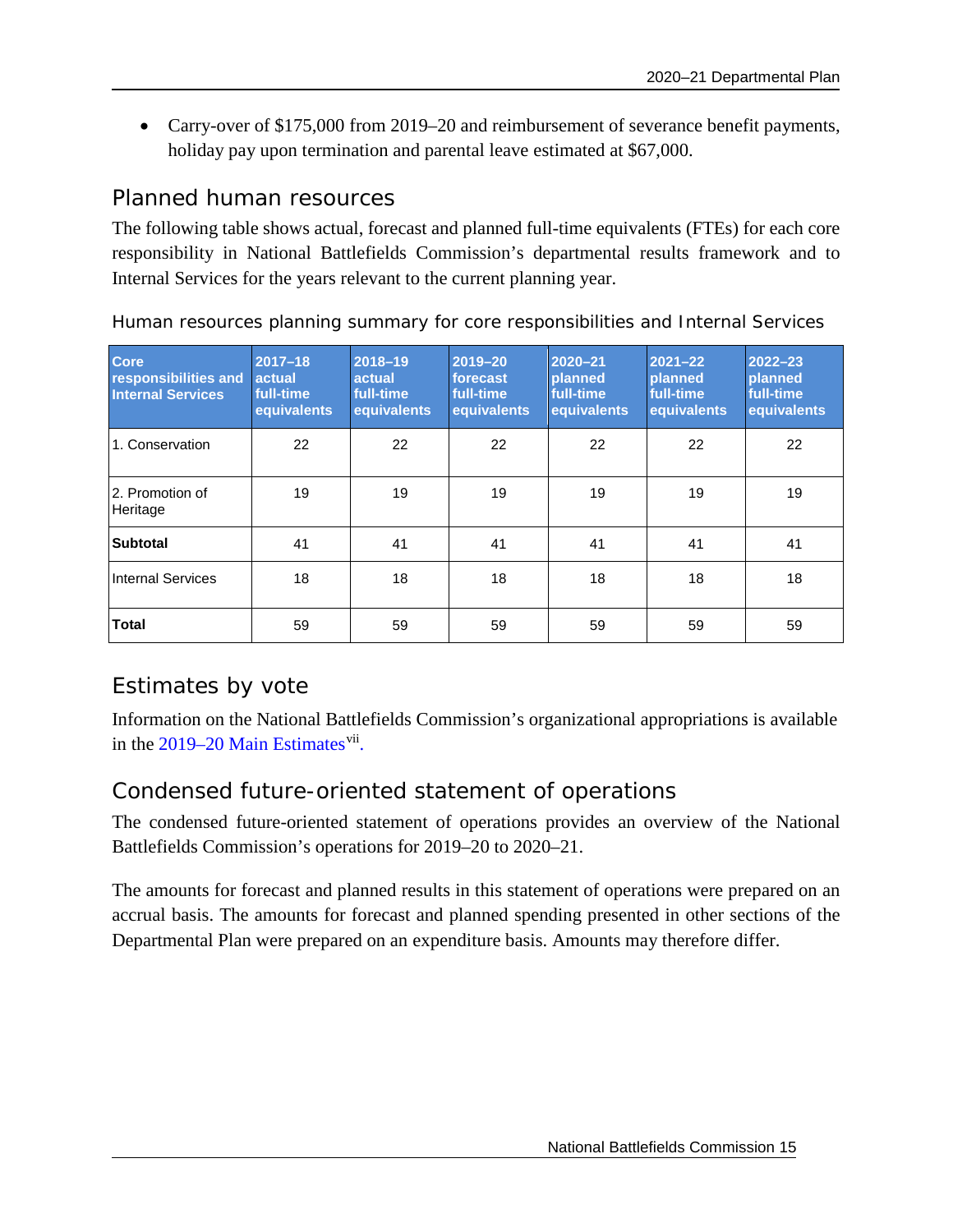A more detailed future-oriented statement of operations and associated notes, including a reconciliation of the net cost of operations to the requested authorities, are available on the [National](http://www.ccbn-nbc.gc.ca/en/)  [Battlefields Commission's](http://www.ccbn-nbc.gc.ca/en/) website.

Condensed future-oriented statement of operations for the year ending March 31, 2021 (dollars)

| <b>Financial information</b>                                          | 2019-20 forecast<br><b>results</b> | 2020-21 planned<br><b>results</b> | <b>Difference</b><br>$(2020-21)$ planned<br>results minus<br>2019-20 forecast<br>results) |
|-----------------------------------------------------------------------|------------------------------------|-----------------------------------|-------------------------------------------------------------------------------------------|
| Total expenses                                                        | 11,750,887                         | 11,373,872                        | (377, 015)                                                                                |
| <b>Total revenues</b>                                                 | 2,591,425                          | 2,580,663                         | (10, 762)                                                                                 |
| Excess of income over trust<br>fund expenditures                      | (20, 236)                          | (20, 537)                         | (301)                                                                                     |
| Net cost of operations<br>before government funding<br>land transfers | 9,139,226                          | 8,772,672                         | (366, 544)                                                                                |

*\**The NBC has had a trust fund since 1984 for receiving donations from individuals, municipal corporations, and provincial and other governments. The fund is managed according to the provisions of section 9.1 of the An Act respecting the National Battlefields at Quebec*.*

The difference of \$377,015 between planned results for 2020–21 and forecast results for 2019–20 can primarily be explained as follows:

• An increase of more than \$760,000 in salary expenditures owing to the implementation of the new collective agreement and position reclassifications;

Combined with the following decreases:

- A decrease of \$520,000 in payments in lieu of taxes expenditures, which will be owed to Public Services and Procurement Canada;
- A decrease of \$425,000 for 2019–20 infrastructure projects funded with Budget 2016 appropriations;
- And \$192,015 in amortization expenses and other cuts.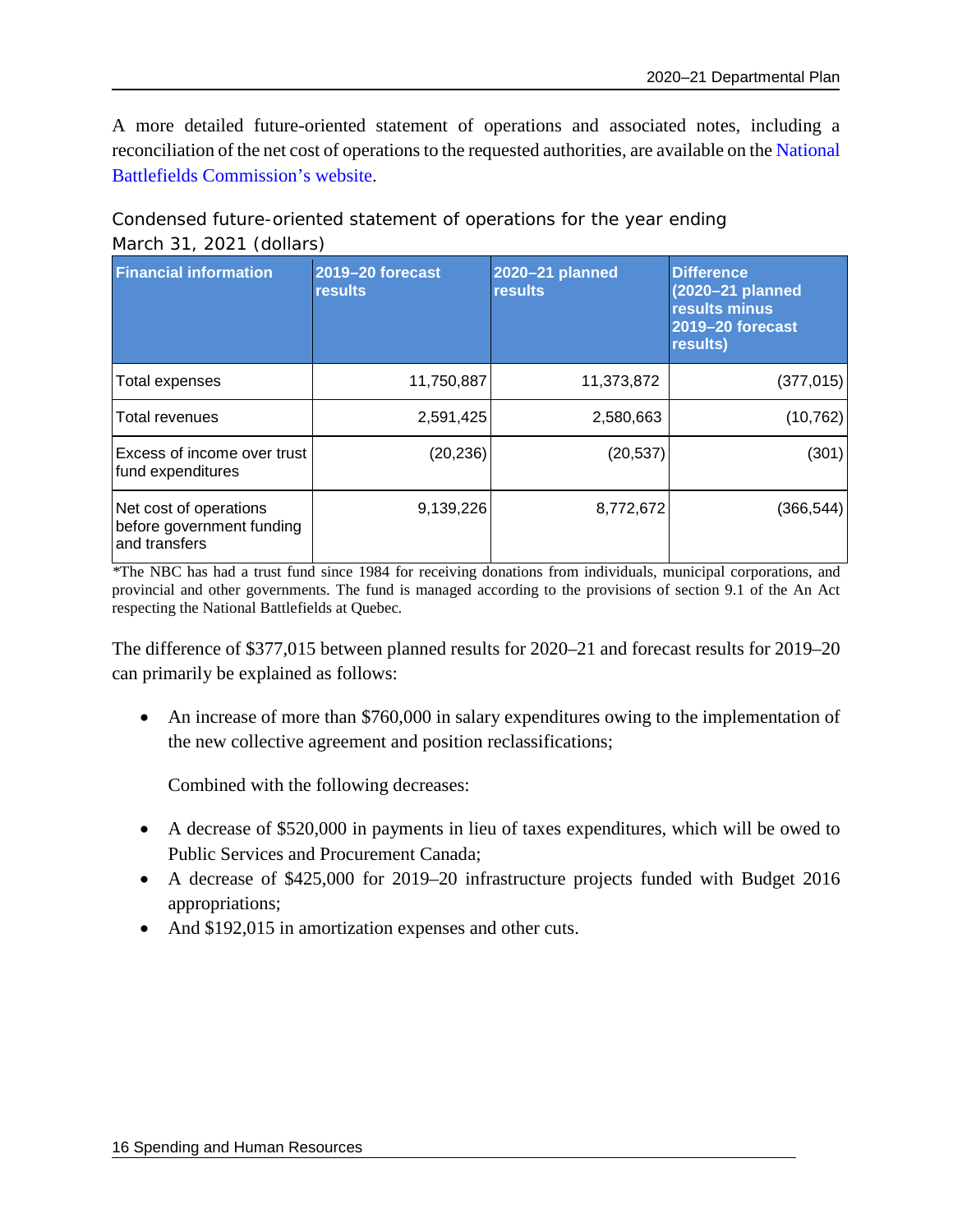# <span id="page-20-0"></span>Corporate information

<span id="page-20-1"></span>Organizational profile **Appropriate minister:** The Honourable Steven Guilbeault, P.C., M.P. **Institutional head:** Bernard Laquerre, Acting Secretary **Ministerial portfolio:** Canadian Heritage **Enabling instrument:** *[An Act respecting the National Battlefields at Quebec](https://laws-lois.justice.gc.ca/eng/acts/N-3.4/)* **Year of incorporation / commencement:** 1908 **Other:** N/A

<span id="page-20-2"></span>Raison d'être, mandate and role: who we are and what we do "Raison d'être, mandate and role: who we are and what we do" is available on the [National](http://www.ccbn-nbc.gc.ca/en/)  [Battlefields Commission's](http://www.ccbn-nbc.gc.ca/en/) website.

For more information on the department's organizational mandate letter commitments, see the ["Minister's mandate letter"](https://pm.gc.ca/en/mandate-letters).

# <span id="page-20-3"></span>Operating context

Information on the operating context is available on the [National Battlefields Commission's](http://www.ccbn-nbc.gc.ca/en/) [website.](http://www.ccbn-nbc.gc.ca/en/)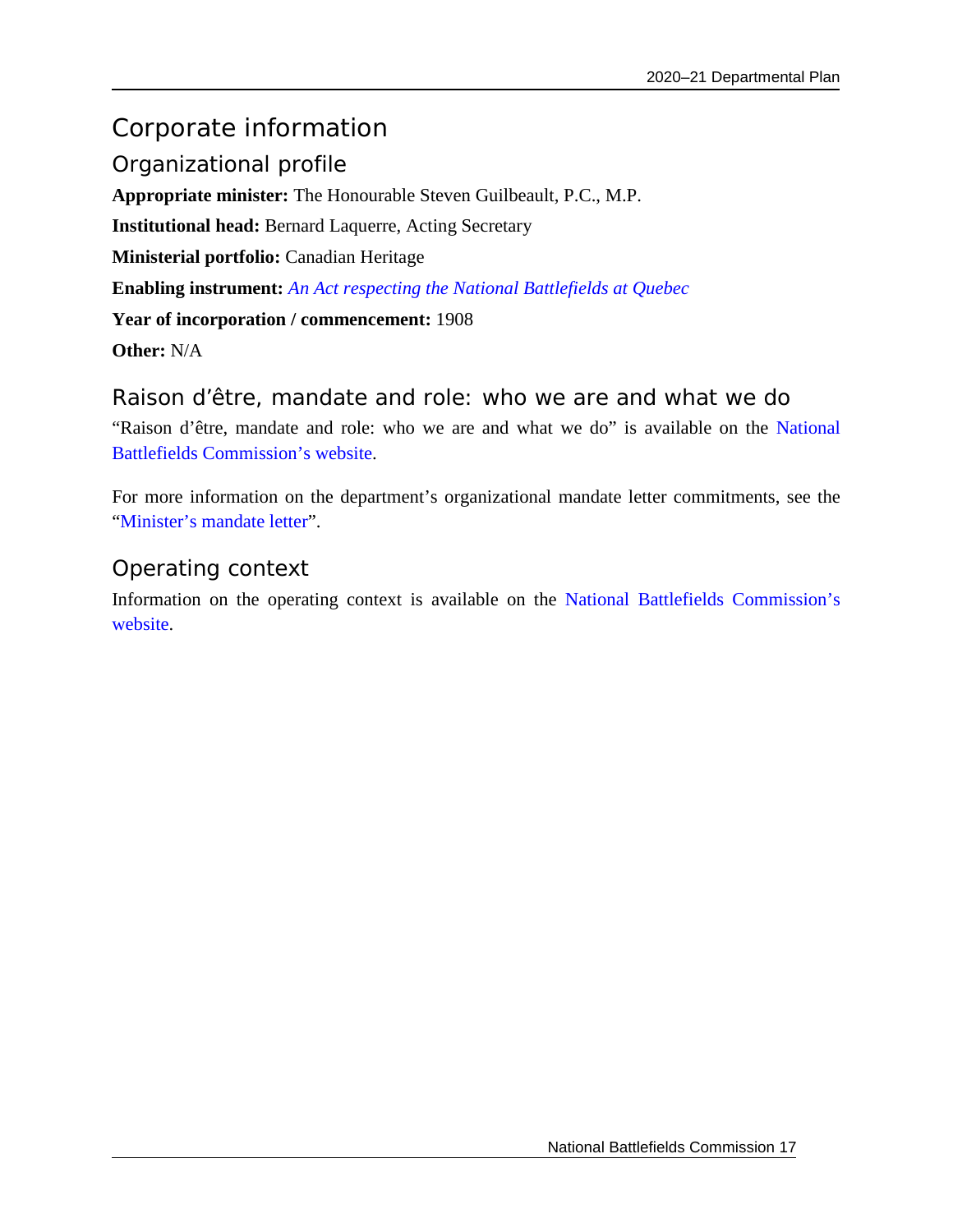# <span id="page-21-0"></span>Reporting framework

The National Battlefields Commission's approved Departmental Results Framework and Program Inventory for 2020–21 are as follows.

Concordance table

| Departmental Results Framework | Core Responsibility 1:<br>Conservation                                                                               |                                                                                              | <b>Core Responsibility 2:</b><br><b>Promotion of Heritage</b>                                           |                                                                                                        |                             |
|--------------------------------|----------------------------------------------------------------------------------------------------------------------|----------------------------------------------------------------------------------------------|---------------------------------------------------------------------------------------------------------|--------------------------------------------------------------------------------------------------------|-----------------------------|
|                                | Departmental<br>Results:<br><b>National</b><br><b>Battlefields Park</b><br>is a well-<br>maintained and<br>safe site | Indicator:<br>Percentage of<br>visitors that are<br>"satisfied" with the<br>park's condition | Departmental<br>Results:<br><b>People visit the</b><br><b>National</b><br><b>Battlefields Park</b>      | Indicator:<br><b>Number of visitors</b>                                                                | Internal<br><b>Services</b> |
|                                |                                                                                                                      | Indicator:<br>Percentage of<br>visitors who say<br>they feel safe in the<br>Park             | Departmental<br>Results:<br><b>Visitors benefit</b><br>from a heritage<br>and educational<br>experience | Indicator:<br><b>Percentage of visitors</b><br>satisfied with the<br>reception and services<br>offered |                             |
|                                |                                                                                                                      |                                                                                              |                                                                                                         | Indicator:<br><b>Number of cultural,</b><br>educational and<br>heritage events offered<br>by the NBC   |                             |
| Program Inventory              | Program:<br>Maintenance of infrastructure and<br>security                                                            |                                                                                              | Program:<br><b>Educational, cultural and heritage activities</b>                                        |                                                                                                        |                             |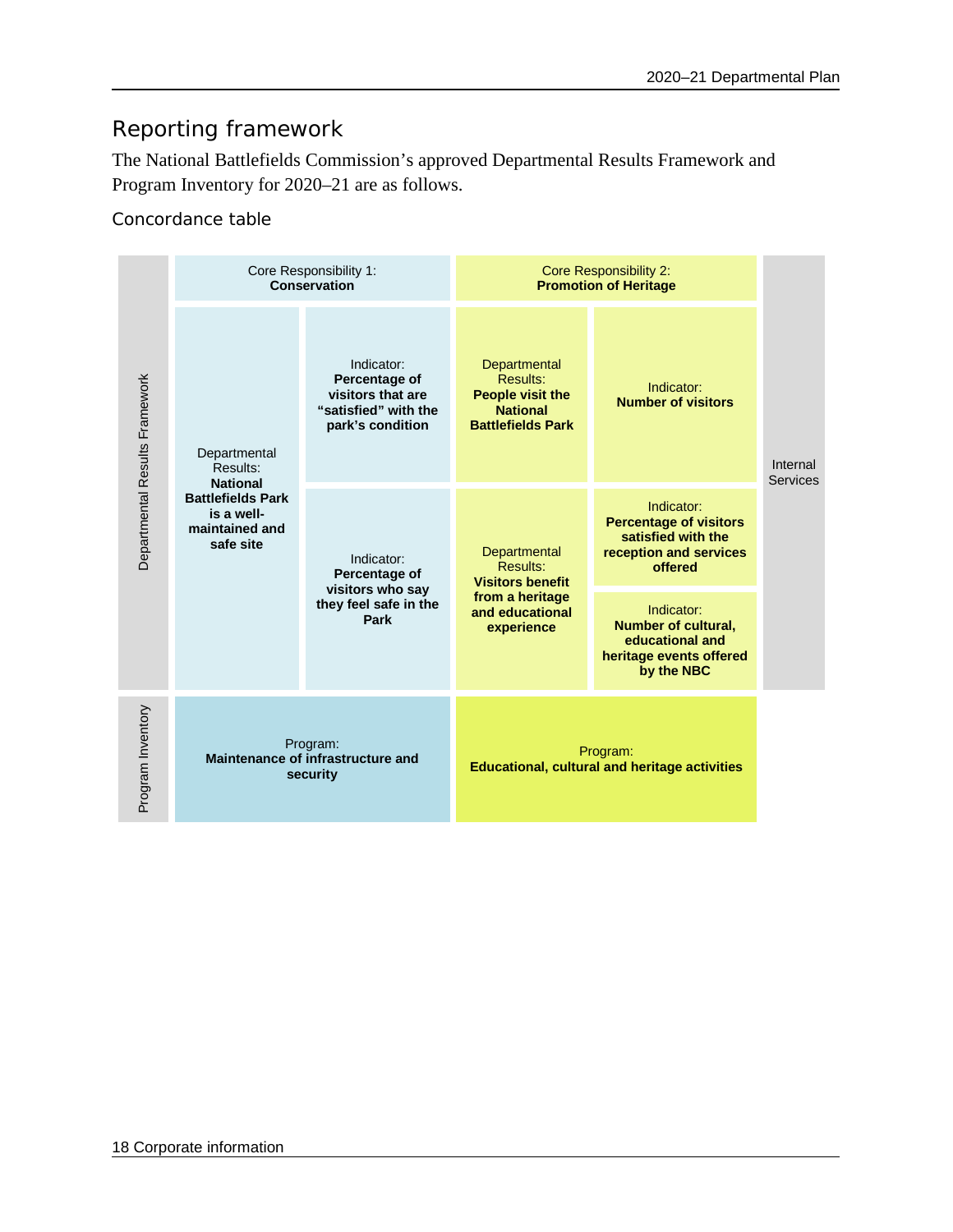# <span id="page-22-0"></span>Supporting information on the program inventory

<span id="page-22-1"></span>Supporting information on planned expenditures, human resources, and results related to the National Battlefields Commission's Program Inventory is available in the [GC InfoBase](https://www.tbs-sct.gc.ca/ems-sgd/edb-bdd/index-eng.html)<sup>[viii](#page-28-8)</sup>.

# Supplementary information tables

The following supplementary information tables are available on the [National Battlefields](http://www.ccbn-nbc.gc.ca/en/)  [Commission's](http://www.ccbn-nbc.gc.ca/en/) website.

- Departmental Sustainable Development Strategy
- Gender-based analysis plus

# <span id="page-22-2"></span>Federal tax expenditures

The National Battlefields Commission's Departmental Plan does not include information on tax expenditures that relate to its planned results for 2020–21.

Tax expenditures are the responsibility of the Minister of Finance, and the Department of Finance Canada publishes cost estimates and projections for government-wide tax expenditures each year in the [Report on Federal Tax Expenditures.](http://www.fin.gc.ca/purl/taxexp-eng.asp)<sup>[ix](#page-28-9)</sup> This report provides detailed information on tax expenditures, including objectives, historical background and references to related federal spending programs, as well as evaluations, research papers and gender-based analysis. The tax measures presented in this report are solely the responsibility of the Minister of Finance.

# <span id="page-22-3"></span>Organizational contact information

# **Mailing address**

835, avenue Wilfrid-Laurier Québec (Québec) G1R 2L3 **Telephone:** 418 648-3506 **Email:** [information@ccbn-nbc.gc.ca](mailto:information@ccbn-nbc.gc.ca) **Website(s):** <http://www.ccbn-nbc.gc.ca/en/>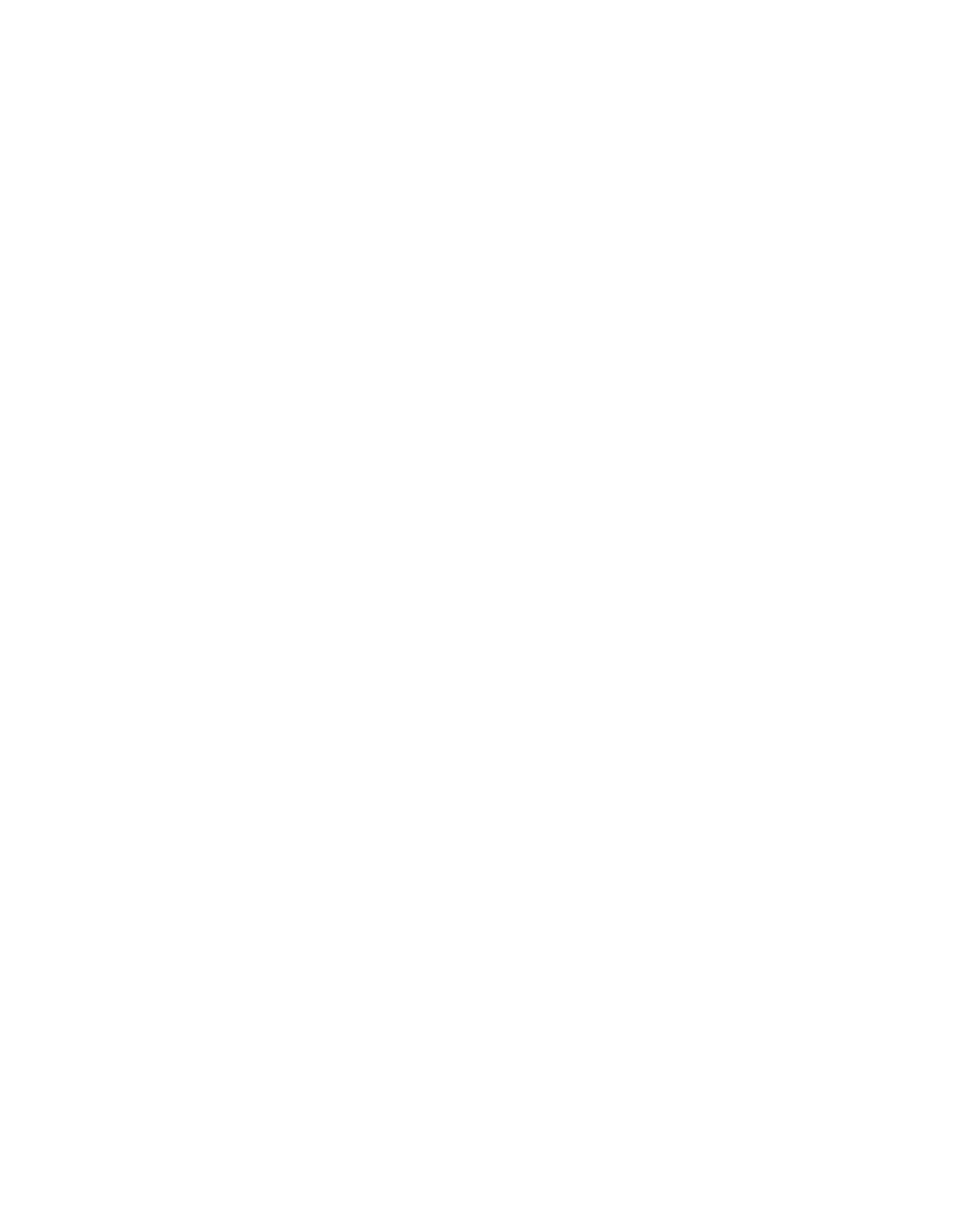# <span id="page-24-0"></span>Appendix: definitions

# **appropriation (crédit)**

Any authority of Parliament to pay money out of the Consolidated Revenue Fund.

### **budgetary expenditures (dépenses budgétaires)**

Operating and capital expenditures; transfer payments to other levels of government, organizations or individuals; and payments to Crown corporations.

### **core responsibility (responsabilité essentielle)**

An enduring function or role performed by a department. The intentions of the department with respect to a core responsibility are reflected in one or more related departmental results that the department seeks to contribute to or influence.

# **Departmental Plan (plan ministériel)**

A report on the plans and expected performance of a department over a 3-year period. Departmental Plans are tabled in Parliament each spring.

### **departmental priority (priorité ministérielle)**

A plan or project that a department has chosen to focus and report on during the planning period. Departmental priorities represent the things that are most important or what must be done first to support the achievement of the desired departmental results.

### **departmental result (résultat ministériel)**

A consequence or outcome that a department seeks to achieve. A departmental result is often outside departments' immediate control, but it should be influenced by program-level outcomes.

# **departmental result indicator (indicateur de résultat ministériel)**

A factor or variable that provides a valid and reliable means to measure or describe progress on a departmental result.

### **departmental results framework (cadre ministériel des résultats)**

A framework that consists of the department's core responsibilities, departmental results and departmental result indicators.

### **Departmental Results Report (rapport sur les résultats ministériels)**

A report on a department's actual accomplishments against the plans, priorities and expected results set out in the corresponding Departmental Plan.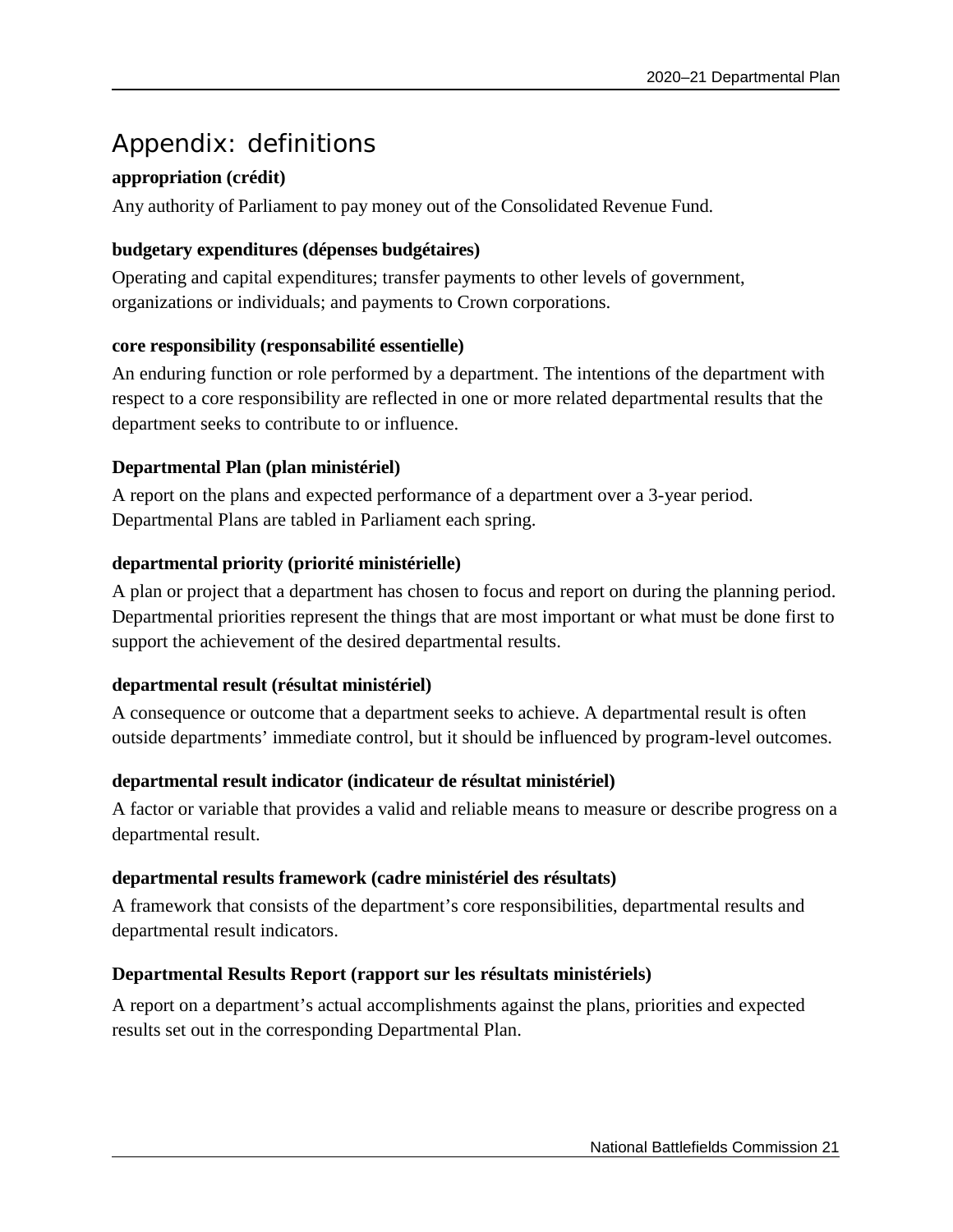#### **experimentation (expérimentation)**

The conducting of activities that seek to first explore, then test and compare, the effects and impacts of policies and interventions in order to inform evidence-based decision-making, and improve outcomes for Canadians, by learning what works and what doesn't. Experimentation is related to, but distinct form innovation (the trying of new things), because it involves a rigorous comparison of results. For example, using a new website to communicate with Canadians can be an innovation; systematically testing the new website against existing outreach tools or an old website to see which one leads to more engagement, is experimentation.

#### **full-time equivalent (équivalent temps plein)**

A measure of the extent to which an employee represents a full person-year charge against a departmental budget. Full-time equivalents are calculated as a ratio of assigned hours of work to scheduled hours of work. Scheduled hours of work are set out in collective agreements.

#### **gender-based analysis plus (GBA+) (analyse comparative entre les sexes plus [ACS+])**

An analytical process used to assess how diverse groups of women, men and gender-diverse people experience policies, programs and services based on multiple factors including race, ethnicity, religion, age, and mental or physical disability.

#### **government-wide priorities (priorités pangouvernementales)**

For the purpose of the 2020–21 Departmental Plan, government-wide priorities refers to those high-level themes outlining the government's agenda in the 2015 Speech from the Throne, namely: Growth for the Middle Class; Open and Transparent Government; A Clean Environment and a Strong Economy; Diversity is Canada's Strength; and Security and Opportunity.

#### **horizontal initiative (initiative horizontale)**

An initiative in which two or more federal organizations are given funding to pursue a shared outcome, often linked to a government priority.

#### **non-budgetary expenditures (dépenses non budgétaires)**

Net outlays and receipts related to loans, investments and advances, which change the composition of the financial assets of the Government of Canada.

#### **performance (rendement)**

What an organization did with its resources to achieve its results, how well those results compare to what the organization intended to achieve, and how well lessons learned have been identified.

#### **performance indicator (indicateur de rendement)**

A qualitative or quantitative means of measuring an output or outcome, with the intention of gauging the performance of an organization, program, policy or initiative respecting expected results.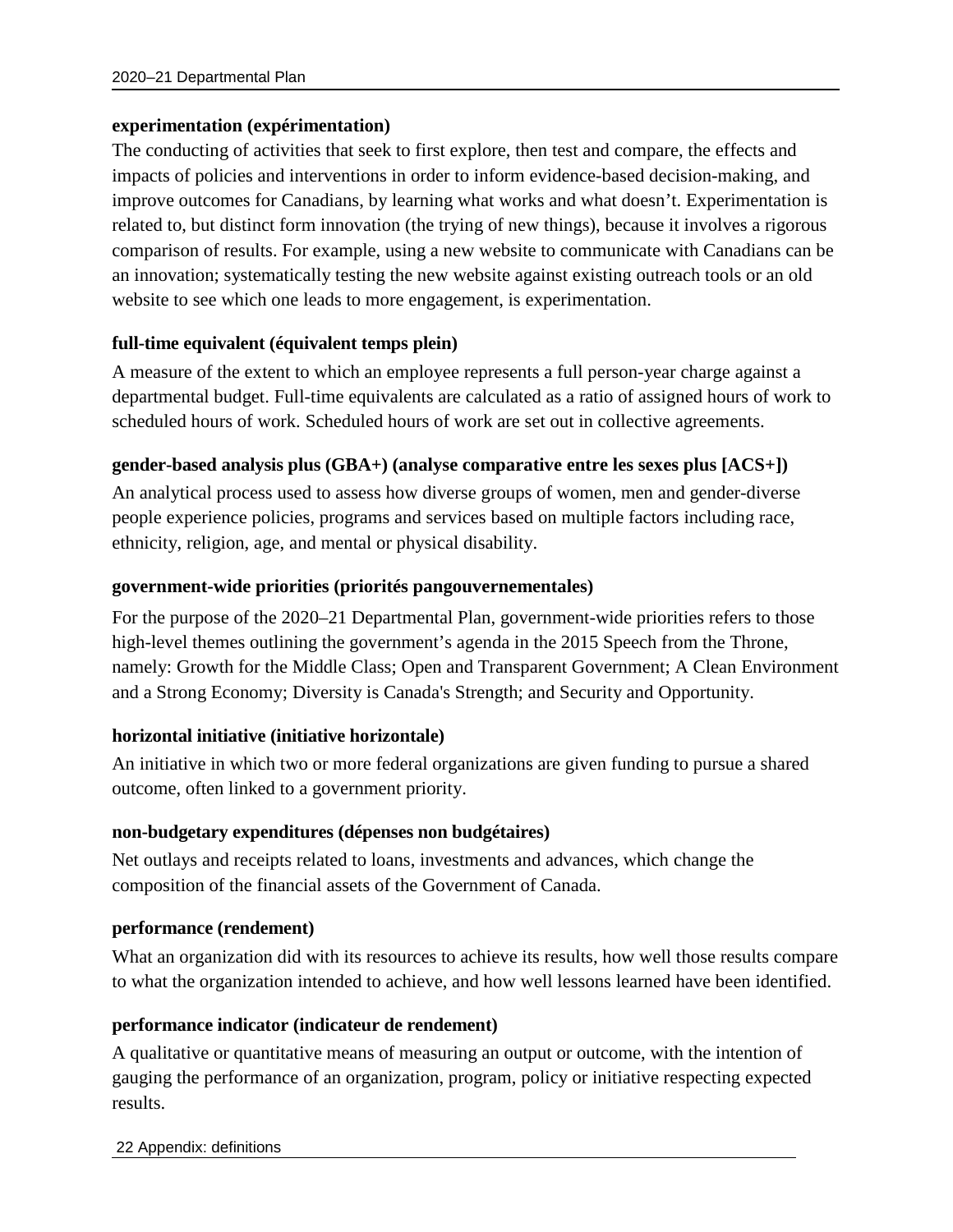### **performance reporting (production de rapports sur le rendement)**

The process of communicating evidence-based performance information. Performance reporting supports decision-making, accountability and transparency.

### **plan (plan)**

The articulation of strategic choices, which provides information on how an organization intends to achieve its priorities and associated results. Generally a plan will explain the logic behind the strategies chosen and tend to focus on actions that lead up to the expected result.

### **planned spending (dépenses prévues)**

For Departmental Plans and Departmental Results Reports, planned spending refers to those amounts presented in the Main Estimates.

A department is expected to be aware of the authorities that it has sought and received. The determination of planned spending is a departmental responsibility, and departments must be able to defend the expenditure and accrual numbers presented in their Departmental Plans and Departmental Results Reports.

### **program (programme)**

Individual or groups of services, activities or combinations thereof that are managed together within the department and focus on a specific set of outputs, outcomes or service levels.

# **program inventory (répertoire des programmes)**

Identifies all of the department's programs and describes how resources are organized to contribute to the department's core responsibilities and results.

### **result (résultat)**

An external consequence attributed, in part, to an organization, policy, program or initiative. Results are not within the control of a single organization, policy, program or initiative; instead they are within the area of the organization's influence.

# **statutory expenditures (dépenses législatives)**

Expenditures that Parliament has approved through legislation other than appropriation acts. The legislation sets out the purpose of the expenditures and the terms and conditions under which they may be made.

# **strategic outcome (résultat stratégique)**

A long-term and enduring benefit to Canadians that is linked to the organization's mandate, vision and core functions.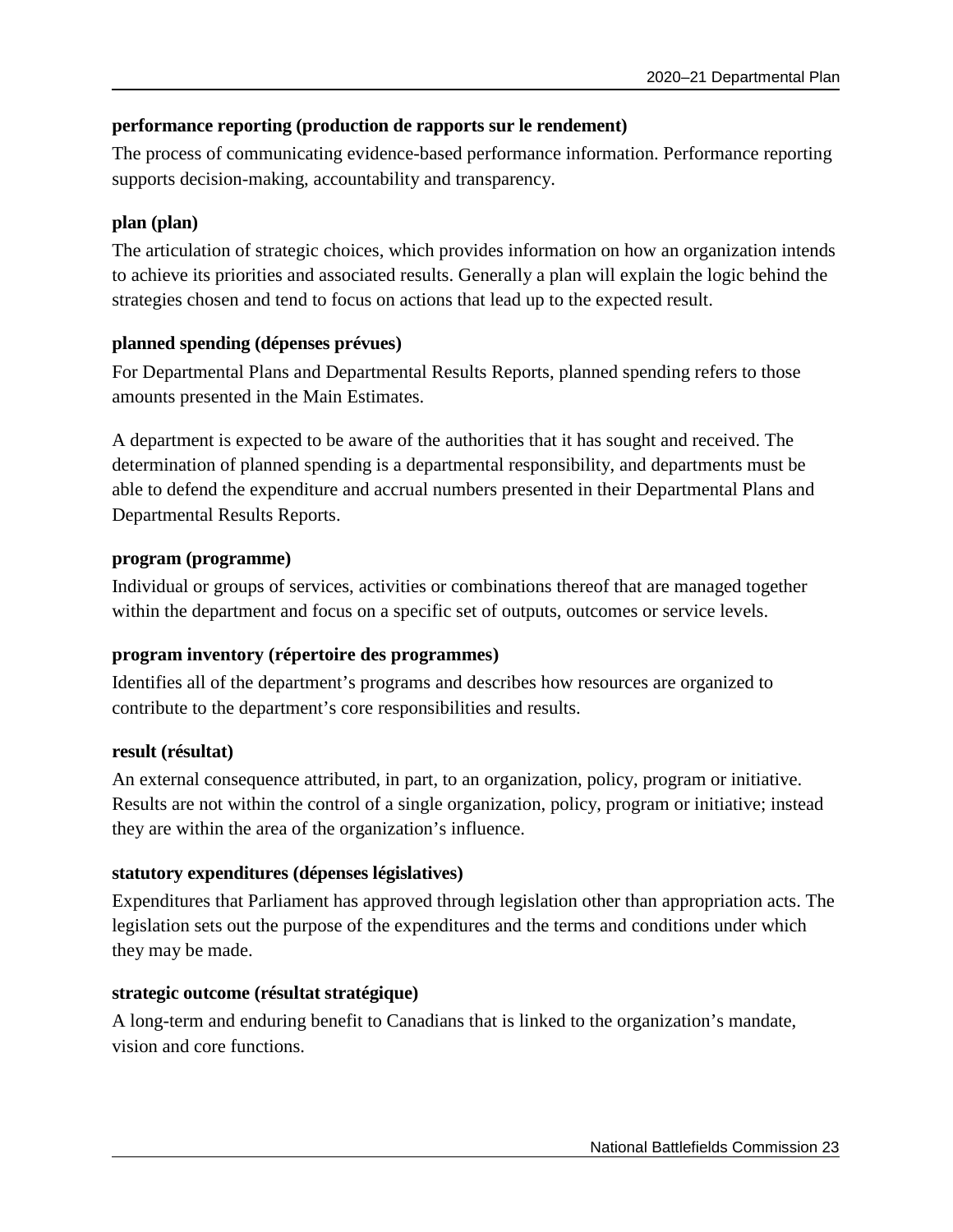#### **target (cible)**

A measurable performance or success level that an organization, program or initiative plans to achieve within a specified time period. Targets can be either quantitative or qualitative.

#### **voted expenditures (dépenses votées)**

Expenditures that Parliament approves annually through an Appropriation Act. The vote wording becomes the governing conditions under which these expenditures may be made.